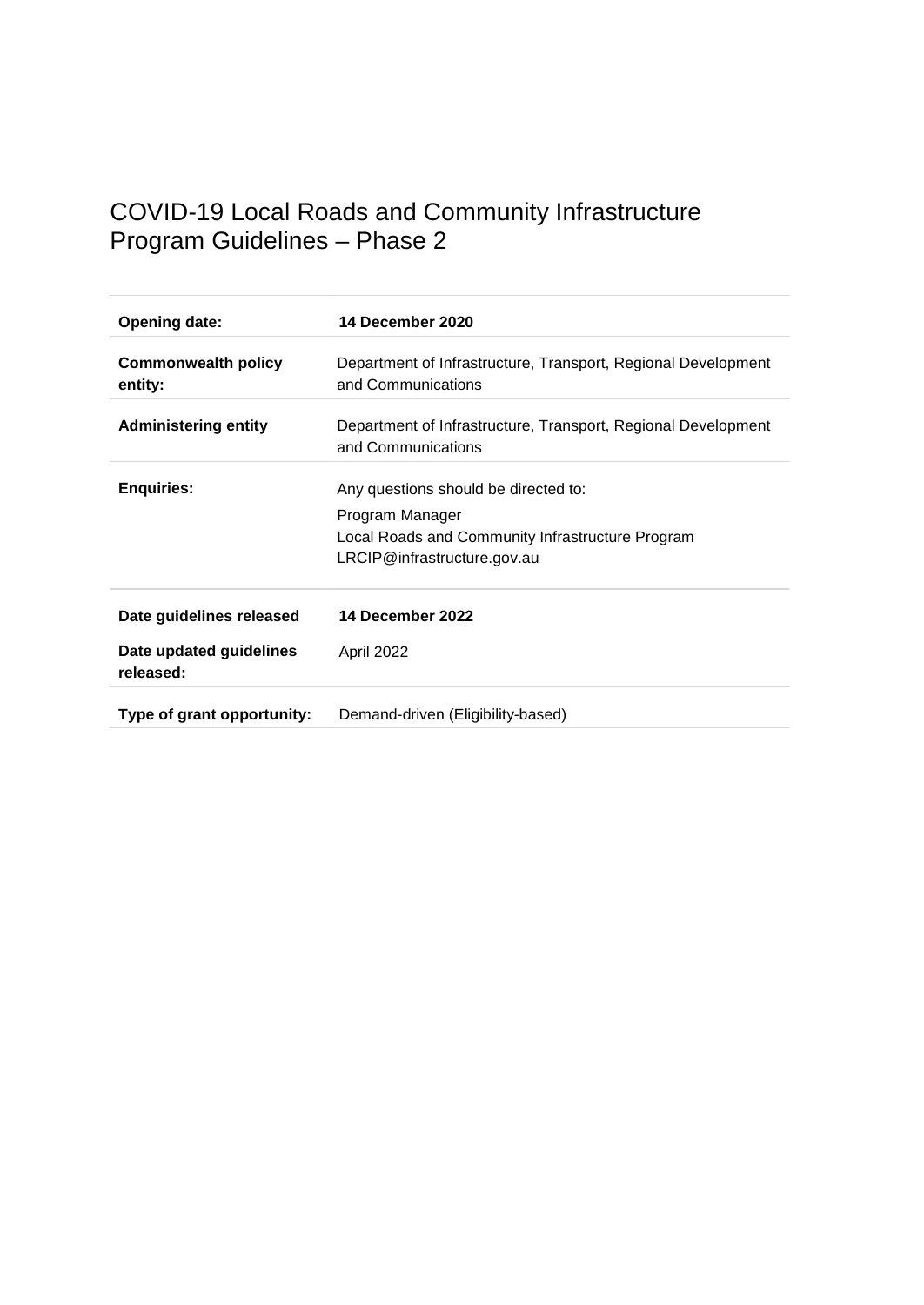# **Contents**

| 1.                        |                                                              | Local Roads and Community Infrastructure Program Process                                                                                                                                                                                                   | 4                                            |
|---------------------------|--------------------------------------------------------------|------------------------------------------------------------------------------------------------------------------------------------------------------------------------------------------------------------------------------------------------------------|----------------------------------------------|
|                           | 1.1                                                          | Introduction                                                                                                                                                                                                                                               | 5                                            |
| 2.                        |                                                              | About the LRCI Program - Phase 2                                                                                                                                                                                                                           | 5                                            |
| 3.                        |                                                              | Grant amount and grant period                                                                                                                                                                                                                              | 6                                            |
|                           | 3.1                                                          | Phase 2 – 'use it or lose it' principle                                                                                                                                                                                                                    | 6                                            |
| 4.                        |                                                              | Eligibility criteria                                                                                                                                                                                                                                       | $\overline{7}$                               |
|                           | 4.1                                                          | Who is eligible for a grant?                                                                                                                                                                                                                               | $\overline{7}$                               |
| 5.                        |                                                              | What the grant money can be used for                                                                                                                                                                                                                       | $\overline{7}$                               |
|                           | 5.1<br>5.2<br>5.3<br>5.4<br>5.6                              | Eligible grant activity<br>Maintaining overall capital expenditure<br>Co-contributions<br><b>Eligible Construction Time Period</b><br>What the grant money cannot be used for                                                                              | 8<br>9<br>9<br>10<br>10                      |
| 6.                        |                                                              | The grant selection process                                                                                                                                                                                                                                | 11                                           |
|                           | 6.1                                                          | Who will approve grants?                                                                                                                                                                                                                                   | 11                                           |
| 7.                        |                                                              | Letter of offer process                                                                                                                                                                                                                                    | 11                                           |
| 8.                        | Notification of outcomes                                     |                                                                                                                                                                                                                                                            | 12                                           |
| Successful grantees<br>9. |                                                              | 12                                                                                                                                                                                                                                                         |                                              |
|                           | 9.1<br>9.2<br>9.3                                            | The Grant Agreement<br>How we pay the Grant<br><b>Grant Payments and GST</b>                                                                                                                                                                               | 12<br>13<br>17                               |
|                           | 10. Announcement of grants                                   |                                                                                                                                                                                                                                                            | 17                                           |
|                           |                                                              | 11. Reporting requirements                                                                                                                                                                                                                                 | 17                                           |
|                           | 11.1<br>11.2<br>11.3<br>11.4<br>11.5<br>11.6<br>11.7<br>11.8 | <b>Quarterly Reports</b><br><b>Annual Report</b><br>Audited financial statements<br><b>Final Report</b><br><b>Reconciliation Process</b><br><b>Compliance visits and Record Keeping</b><br>Fraud<br>Specific legislation, policies and industry standards. | 17<br>19<br>20<br>21<br>21<br>21<br>22<br>22 |
|                           |                                                              | 12. How we monitor your grant activity                                                                                                                                                                                                                     | 22                                           |
|                           | 12.1<br>12.2                                                 | Keeping the Department informed<br><b>Department Contact Details</b>                                                                                                                                                                                       | 22<br>23                                     |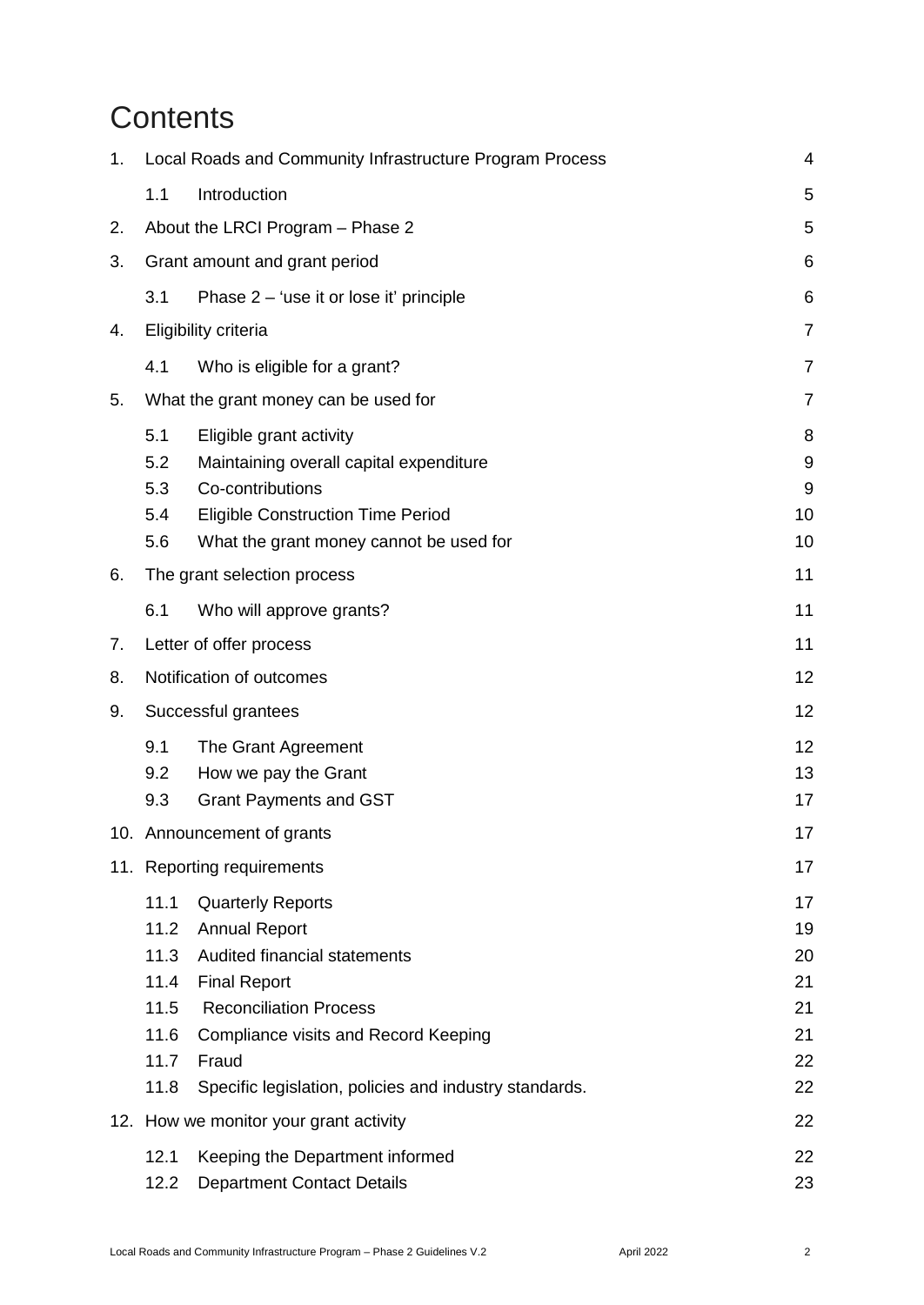| 12.3             | Evaluation                          | 23 |
|------------------|-------------------------------------|----|
| 12.4             | Public information conditions       | 23 |
| 12.5             | Signage                             | 23 |
| 12.6             | <b>Project Events</b>               | 24 |
| 13. Probity      |                                     | 24 |
| 13.1             | Enquiries and feedback              | 24 |
|                  | 13.2 Conflicts of interest          | 25 |
| 13.3             | How we manage conflicts of interest | 25 |
| 13.4             | Privacy                             | 25 |
| 13.5             | <b>Confidential Information</b>     | 26 |
| 13.6             | Freedom of information              | 27 |
| 14. Consultation |                                     | 27 |
| 15. Glossary     |                                     | 28 |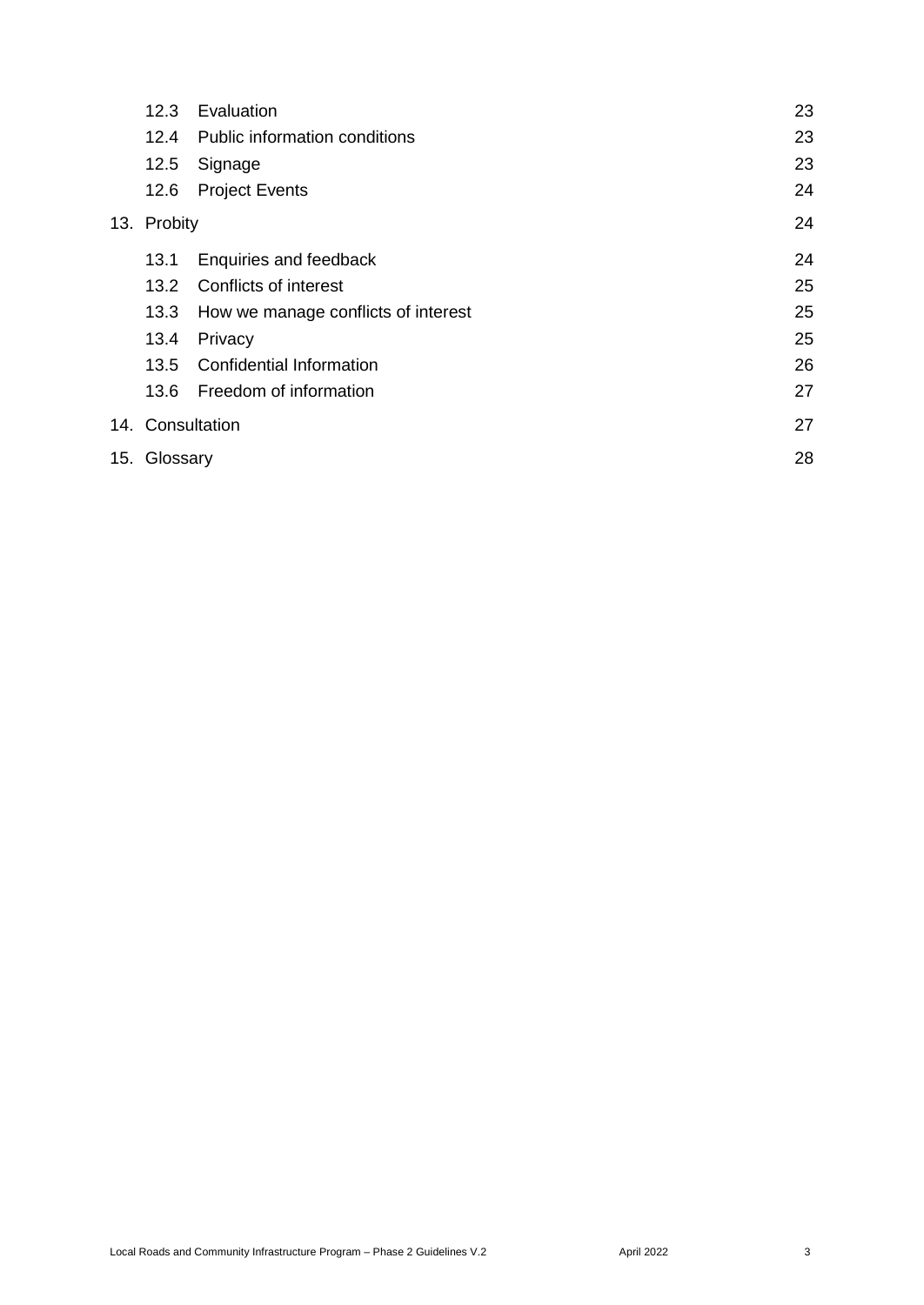## <span id="page-3-0"></span>1. Local Roads and Community Infrastructure Program Process

#### **The Local Roads and Community Infrastructure (LRCI) Program is designed to achieve Australian Government objectives**

This grant opportunity is part of the LRCI Program, which contributes to the Department of Infrastructure, Transport, Regional Development and Communication's (The Department) Outcome 3.2. The Department works with stakeholders to plan and design the grant program according to the *[Commonwealth Grants Rules and Guidelines 2017.](https://www.finance.gov.au/sites/default/files/commonwealth-grants-rules-and-guidelines.pdf)*

#### ♦ **The grant opportunity opens**

The Department will provide Eligible Funding Recipients with the Grant Guidelines for this grant opportunity (Phase 2) and publish them on [GrantConnect.](https://www.grants.gov.au/)

#### J **Grant decisions are made**

The Eligible Funding Recipients for the LRCI Program have been pre-identified. The Deputy Prime Minister approves the allocation of funding under the Program, based on a formula. The Assistant Secretary, COVID Recovery Infrastructure Investment Stimulus, will approve the award of the grant.

#### ↓

#### **Eligible Funding Recipients are notified of the outcome**

Eligible Funding Recipients are sent a letter of offer and Grant Agreement signed by the Department.

## ↓

#### **Eligible Funding Recipients sign the Grant Agreement**

Eligible Funding Recipients must sign the Grant Agreement and return it to the Department.

J

## **Nomination of projects to be undertaken**

Eligible Funding Recipients will submit a draft Work Schedule nominating projects to be funded through the LRCI Program.

### ↓

## **The Department assesses nominated projects to ensure project eligibility requirements are met**  The Department will notify Eligible Funding Recipients if nominated projects are approved by providing

an Approved Work Schedule. If projects are ineligible, Eligible Funding Recipients can nominate alternative projects for assessment.

#### ↓

#### **Delivery of grant**

Eligible Funding Recipients undertake Eligible Projects set out in their Approved Work Schedules. The Department manages the grant by working with Eligible Funding Recipients, monitoring progress and making payments.

#### ↓

### **Evaluation of the Local Roads and Community Infrastructure Program**

The Department will evaluate the LRCI Program as a whole. The Department will base this on information Eligible Funding Recipients provide, as well as from other sources.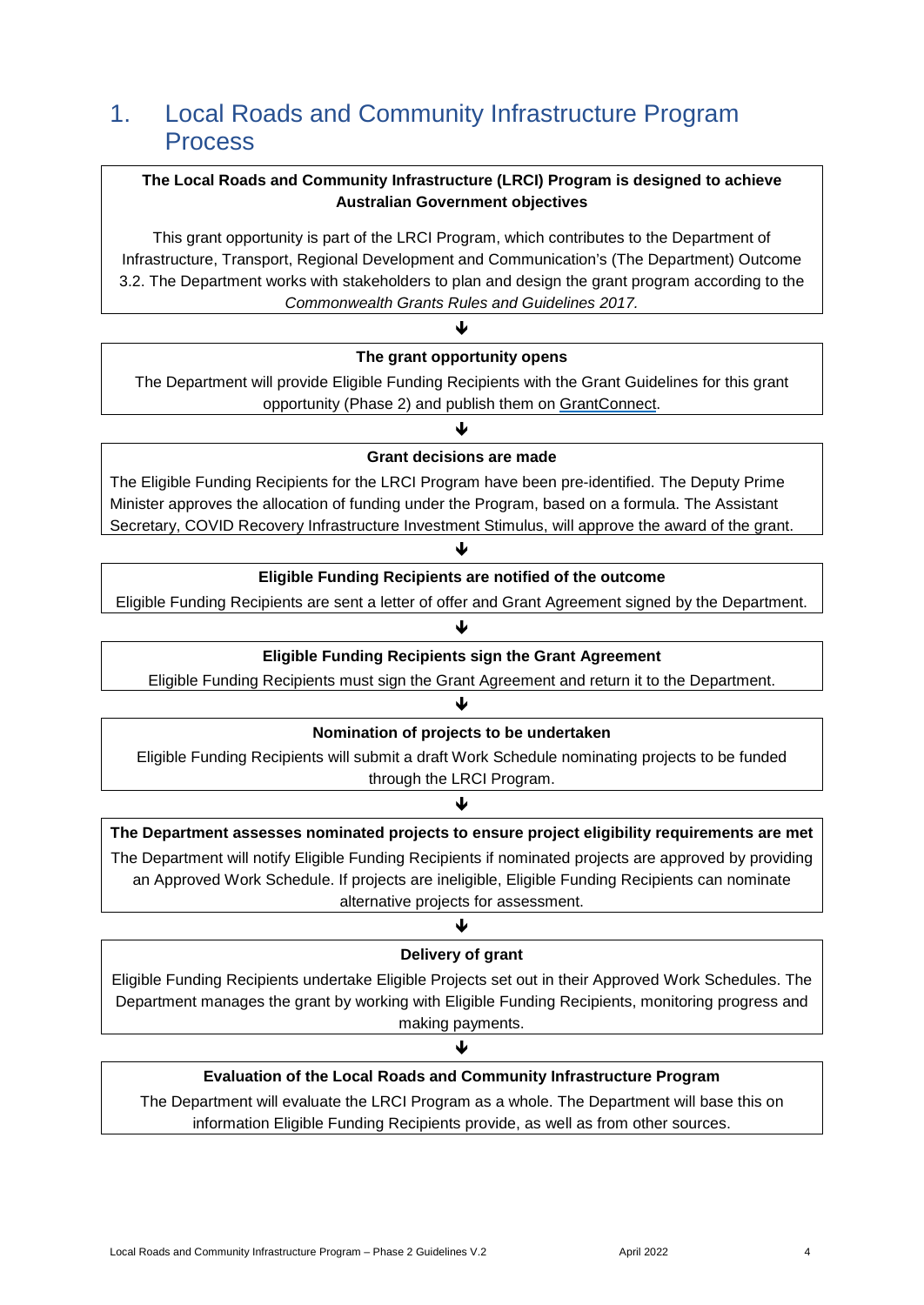### <span id="page-4-0"></span>1.1 Introduction

The Guidelines contain information for Phase 2 of the Local Roads and Community Infrastructure (LRCI) Program. . The guidelines have been updated in April 2022.

The LRCI Program was announced on 22 May 2020. On 6 October 2020, as part of the 2020-2021 Budget, the Government announced a further \$1 billion to extend the LRCI Program. The grant opportunity set out in these Guidelines is for Phase 2 of the LRCI Program only.

The LRCI Program supports local councils to create jobs by delivering priority local road and community infrastructure projects across Australia.

This document sets out:

- the purpose of the grant opportunity;
- the eligibility criteria;
- how Eligible Funding Recipients will be monitored and evaluated; and
- responsibilities and expectations in relation to the grant opportunity.

The LRCI Program is administered by the Department of Infrastructure, Transport, Regional Development and Communications (the Department).

## <span id="page-4-1"></span>2. About the LRCI Program – Phase 2

Phase 2 of the LRCI Program will run from 14 December 2020 to 30 June 2023. Project construction can commence once Work Schedules are approved by the Department with projects required to be physically completed by 30 June 2022.

The LRCI Program is a temporary, targeted stimulus measure responding to the economic impacts of the COVID-19 pandemic. The LRCI Program assists a community-led recovery from COVID-19 by supporting local jobs, firms, and procurement.

As with the first funding round for the LRCI Program, Eligible Funding Recipients can select a broad range of projects to fund so that communities can continue to be provided with the infrastructure they require. It is expected that Eligible Funding Recipients will use local businesses and workforces to deliver projects wherever possible to ensure stimulus funding flows into local communities.

The LRCI Program is a demand driven (eligibility based) grant program.

The LRCI Program will be delivered under Outcome 3.2 of the Department's Portfolio Budget Statement 2020-2021:

• the local government program supports regional development and local communities through delivery of policy advice to the Australian Government and financial assistant to local governments to strengthen local government capacity and better support local communities.

The objective of the LRCI Program is to protect and create jobs by stimulating additional infrastructure construction activity in communities across Australia.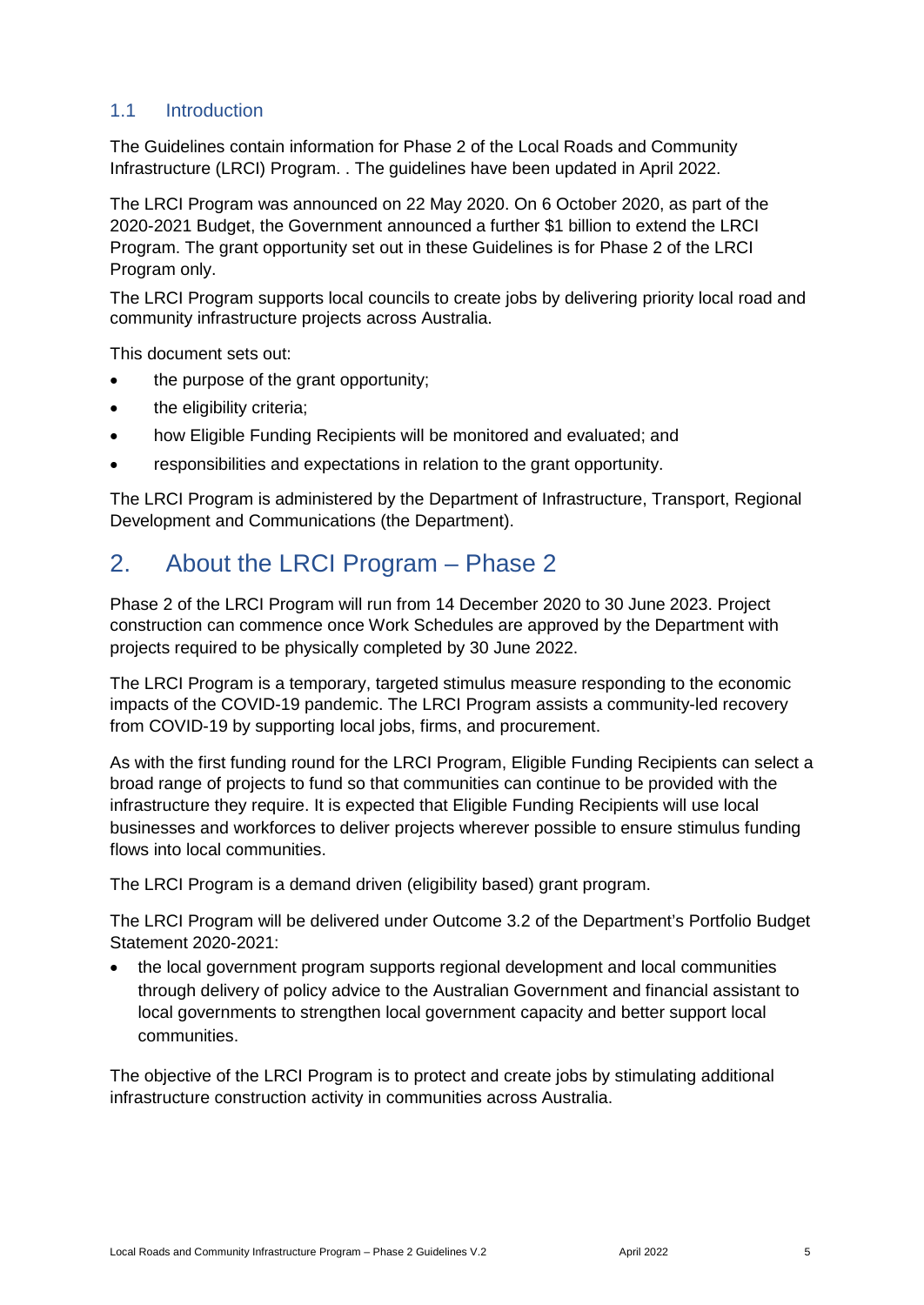The intended outcomes of the LRCI Program are to:

- provide stimulus to protect and create local short-term employment opportunities through funding construction projects following the impacts of COVID-19; and
- deliver benefits to communities, such as improved road safety, accessibility and visual amenity.

The Department will administer the LRCI Program according to the *[Commonwealth Grants](https://www.finance.gov.au/sites/default/files/commonwealth-grants-rules-and-guidelines.pdf)  [Rules and Guidelines 2017 \(CGRGs\).](https://www.finance.gov.au/sites/default/files/commonwealth-grants-rules-and-guidelines.pdf)*

## <span id="page-5-0"></span>3. Grant amount and grant period

The Australian Government has announced total funding of \$1 billion over two years, providing \$500 million in 2020-21 and \$500 million in 2021-22 for Phase 2 of the LRCI Program.

Each Eligible Funding Recipient will be allocated a grant amount calculated using a formula (this grant amount is the 'Phase 2 Allocation').

The formula used to determine the Phase 2 Allocations will comprise of two parts with the following weighting, added together:

- one third of the allocation calculated using the existing LRCI formula (based on the Roads to Recovery Program (R2R)); and
- two thirds of the allocation based on council population size.

Population was calculated using the Estimated Regional Population by Local Government Area data provided by the Australian Bureau of Statistics (28 August 2020). Where there was an insufficient breakdown to the level of Eligible Funding Recipients under this program (for example in relation to Christmas, Cocos and Norfolk Islands) the 2019 population was attributed to the component areas using percentages derived from 2016 Census data.

The formula has been consistently applied to determine the Phase 2 Allocation of each Eligible Funding Recipient under the LRCI Program.

This grant opportunity will open on 14 December 2020 and close on 30 June 2023. The First Instalment of the Phase 2 Allocation will be paid after the Eligible Funding Recipient's Work Schedule has been approved, and not before 1 January 2021.

### <span id="page-5-1"></span>3.1 Phase 2 – 'use it or lose it' principle

If:

- an Eligible Funding Recipient has not applied for the full amount of their Phase 2 Allocation in a draft Work Schedule by 31 May 2022; or
- savings related to Eligible Projects have not been reallocated under an Eligible Funding Recipient's Phase 2 Allocation before 31 May 2022,

the Commonwealth has the right to not pay the amount of the Phase 2 Allocation not applied for or reallocated by the Eligible Funding Recipient.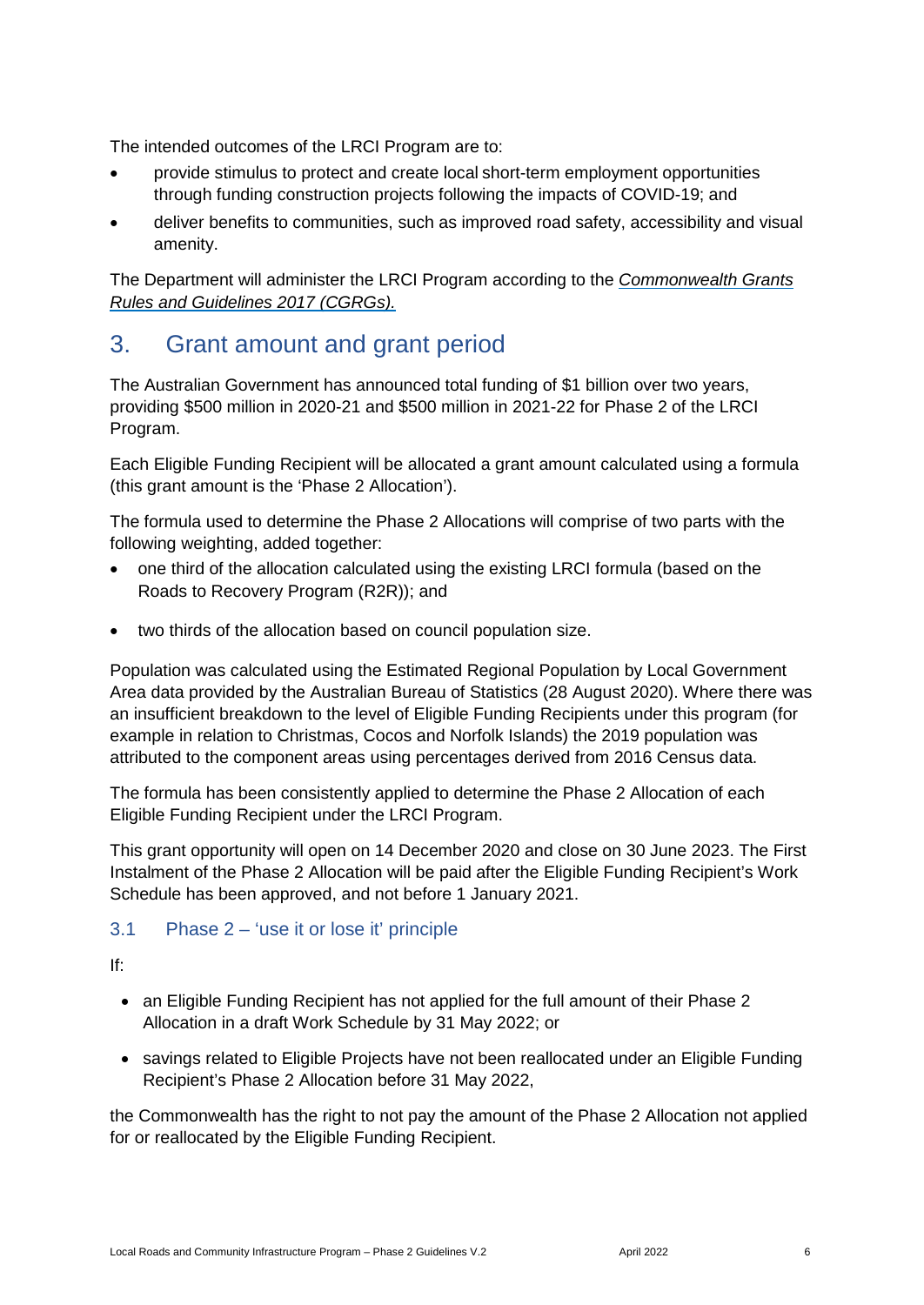Eligible Funding Recipients to have in place an executed Grant Agreement in relation to their 'Nominal Funding Allocation' under Phase 1 of the LRCI Program before receiving their letter of offer and Grant Agreement for Phase 2 (see 4.3 below).

## <span id="page-6-0"></span>4. Eligibility criteria

Only Eligible Funding Recipients are able to participate in Phase 2 of the LRCI Program. Eligible Funding Recipients will receive a letter of offer to participate in Phase 2 of the LRCI Program.

### <span id="page-6-1"></span>4.1 Who is eligible for a grant?

The Eligible Funding Recipients for this grant program have been identified. They are:

- all local councils in Australia:
- the ACT Government in lieu of a system of local government;
- relevant state government, the shires of Christmas Island, Cocos (Keeling) Islands and Norfolk Island and the Lord Howe Island Board that provide local council services to 'unincorporated areas' in Australia;
- the NT Government for areas that were unincorporated until 2008 but are not yet transferred to the new councils; and
- the Victorian Department of Environment, Land, Water and Planning for the French Island.

The Eligible Funding Recipients have been selected for this grant opportunity as the intention is to fund local communities directly. By providing funding to the level of government closest to communities, the Australian Government can ensure that the economic boost is felt throughout every community across Australia.

## 4.2 Who is not eligible for the Grant Program?

Organisations are not eligible for the LRCI Program unless they have been identified by the Australian Government as an Eligible Funding Recipient (see: Section 4.1).

General applications by other organisations will not be accepted.

## 4.3 Eligibility linked to Phase 1

Eligible Funding Recipients will need to have in place an executed Grant Agreement in relation to their 'Nominal Funding Allocation' under Phase 1 of the LRCI Program before receiving their letter of offer and Grant Agreement for Phase 2.

If the Eligible Funding Recipient does not have in place an executed Grant Agreement under Phase 1, the Eligible Grant Recipient will not be eligible to receive any amount of the Phase 2 Allocation.

## <span id="page-6-2"></span>5. What the grant money can be used for

Grant money can only be used on Eligible Projects, which are projects that are a Local Road Project or Community Infrastructure Project (as set out below), and that meet the Eligible Project Requirements set out in subsections 5.1 to 5.6, and deliver benefits to the community.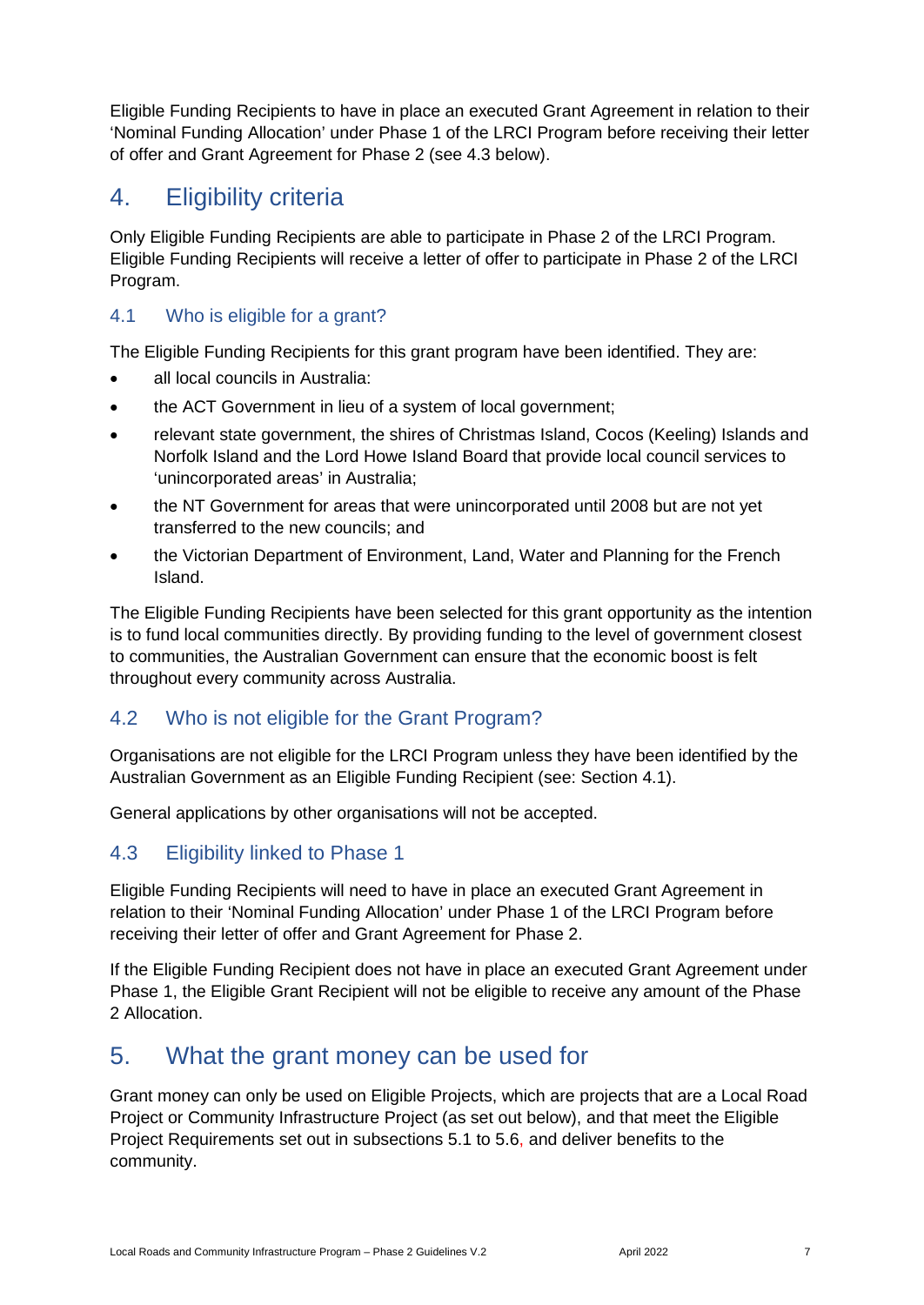### <span id="page-7-0"></span>5.1 Eligible grant activity

#### Local Roads Projects

Eligible Local Road Projects are projects that involve the construction or maintenance of roads managed by local governments. Local governments are encouraged to consider works that support improved road safety outcomes. This could include projects involving any of the following associated with a road:

- traffic signs;
- traffic control equipment;
- street lighting equipment;
- a bridge or tunnel;
- a facility off the road used by heavy vehicles in connection with travel on the road (for example, a rest area or weigh station);
- facilities off the road that support the visitor economy; and
- road and sidewalk maintenance, where additional to normal capital works schedules.

#### Community Infrastructure Projects

Eligible Community Infrastructure Projects are projects that involve the construction, maintenance and/or improvements to council-owned assets (including natural assets) that are generally accessible to the public.

'Generally accessible to the public' means that the project, or the amenity provided by the project, is generally accessible to the public at large. Some areas are clearly publicly accessible as they are areas that are open to all members of the public such as parks, playgrounds, footpaths and roads.

Projects will also be considered generally publically accessible if they are in a location that is:

- generally publically accessible to the wider public undertaking a specific activity (for example council operated sporting fields); or
- generally publically accessible for a limited age group of the Community as a whole i.e. a kindergarten building; or
- used for the provision of an essential service or community service, as determined by the Department, and the amenity of the asset is publicly accessible and benefits the community.

All projects whether carried out on council owned land, or another type of public land, must deliver benefits to the community, such as improved accessibility, visual amenity, and/or safety. Examples of eligible works include:

- Closed Circuit TV (CCTV);
- bicycle and walking paths;
- painting or improvements to community facilities;
- repairing and replacing fencing;
- improved accessibility of community facilities and areas;
- landscaping improvements, such as tree planting and beautification of roundabouts;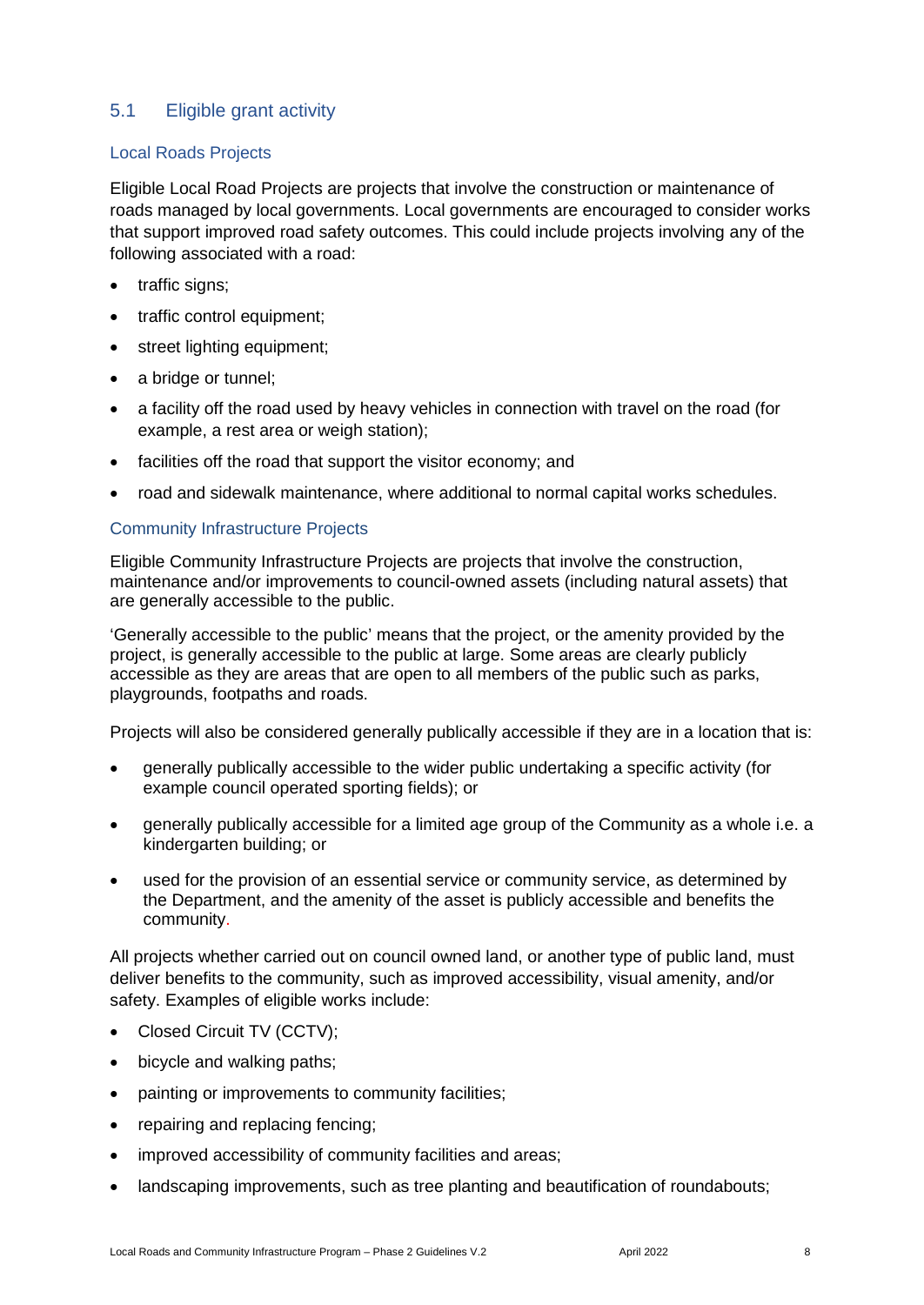- picnic shelters or barbeque facilities at community parks;
- community/public art associated with an Eligible Project ( Eligible Funding Recipients will need to provide a clear description of the conceptual basis of the artwork);
- playgrounds and skate parks (including all ability playgrounds);
- noise and vibration mitigation measures; and
- off-road car parks (such as those at sporting grounds or parks).

#### Other Public Land

Projects that involve the construction, maintenance and/or improvements to state/territory and crown owned land/assets and Commonwealth owned land/assets, can also be eligible projects where the Council can confirm that they have the authority of the land or asset owner to undertake the project at the nominated site(s) and the sites are accessible to the public (including natural assets).

### <span id="page-8-0"></span>5.2 Maintaining overall capital expenditure

The purpose of the LRCI Program funding is to support local councils to deliver priority local road and community infrastructure projects across Australia, supporting jobs and the resilience of local economies to help communities bounce back from the COVID-19 pandemic. As an economic stimulus measure, the intent is that Eligible Funding Recipients undertake infrastructure projects which are additional to projects that they had planned to undertake using their own funds.

Given the timing of funding under Phase 2 and taking into account that Eligible Funding Recipients may not yet have confirmed future infrastructure spending, the additionality principle, that applied to Phase 1, has been modified for Phase 2 only.

Under Phase 1, LRCI funds could not be used on existing projects. Under Phase 2, Eligible Funding Recipients are required to maintain their overall capital spending on roads and community infrastructure, funded by their own revenue, at or above their capital spending level for the relevant financial years within the Eligible Construction Time Period. The focus on overall capital spending (in Phase 2) provides Eligible Funding Recipients with greater flexibility to set and deliver the infrastructure priorities in their communities.

Proof of maintaining capital expenditure will be a requirement for an Eligible Funding Recipient to receive their full Phase 2 Allocation. The Department will consider, in exceptional circumstances, exemptions to this requirement.

### <span id="page-8-1"></span>5.3 Co-contributions

Co-contributions are not required under the LRCI Program, but are allowed to be used for projects. A project can be funded by a combination of LRCI Program funds, the Eligible Funding Recipient's funds, and other government programs (including state government programs), as long as the combined funding for the project does not exceed the estimated cost of a project.

An Eligible Funding Recipient using co-contributions for a project also needs to meet the conditions of other funding programs from which funds are sourced (i.e. a state program). Eligible Funding Recipients are responsible for determining if the funding conditions of another program would not permit the use of LRCI Program funding towards that project.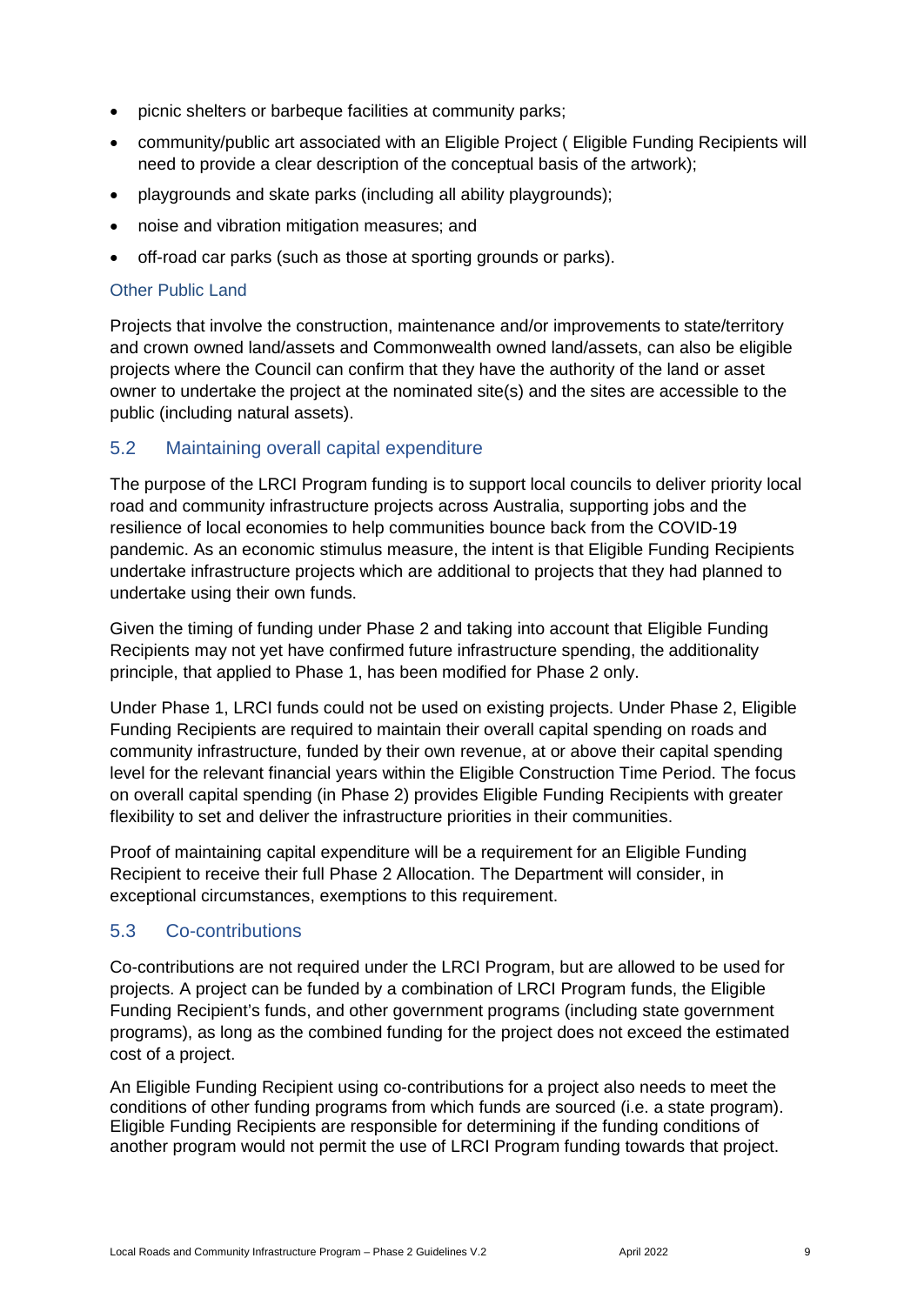### <span id="page-9-0"></span>5.4 Eligible Construction Time Period

Construction activity on Eligible Projects must be undertaken between 1 January 2021 and 30 June 2022, subject to the following exceptions:

The Department may consider extensions to the Eligible Construction Time Period due to exceptional and unforeseen circumstances. Planning issues and general delays associated with construction will not be considered exceptional circumstances. Applications will be assessed on a case by case basis, and should be in the manner and form stipulated by the Department.

If construction activity cannot be completed or savings related to Eligible Projects have not been reallocated to other Eligible Projects under their Phase 2 Allocation (through approval of an updated Work Schedule with amended funding and/or new project nominations) before 30 June 2022, an Eligible Funding Recipient may not receive their full Phase 2 Allocation.

#### 5.5 Combined Projects - LRCI Phase 1 and Phase 2 projects

Eligible Funding Recipients can nominate projects that utilise LRCI funding from both Phase 1 and Phase 2, but will need to demonstrate that the project is eligible under the respective program guidelines for each phase.

Eligible Funding Recipients can nominate later stages of projects that are already receiving funding under the LRCI Program, provided that the component funded under Phase 1 is not amended without approval by the Department and maintains its eligibility under the relevant program guidelines.

Eligible Funding Recipients are also able to submit projects previously nominated under Phase 1 that were not approved as meeting the eligibility requirements under the relevant program guidelines, but may be eligible under these Guidelines for Phase 2.

### <span id="page-9-1"></span>5.6 What the grant money cannot be used for

Eligible Funding Recipients cannot use grant money to pay for business as usual activities and costs, or any other activities and costs not associated with Eligible Projects. These activities are Ineligible Projects or Ineligible Expenditures.

The following are examples of Ineligible Projects and Ineligible Expenditures:

- costs incurred in the preparation of a Work Schedule or related documentation;
- general administrative overheads and staff salaries not connected with Eligible Projects funded under the Program;
- subsidy of general ongoing administration of an organisation such as electricity, phone, rent, or costs incurred by the Council as a Landlord in the general course of a lease;
- commencement ceremonies, opening ceremonies or any other event associated with Eligible Projects;
- transport planning studies;
- road rehabilitation studies (if not part of an Eligible Project);
- road building plant or other capital equipment especially moveable equipment (e.g. graders or trailers);
- land;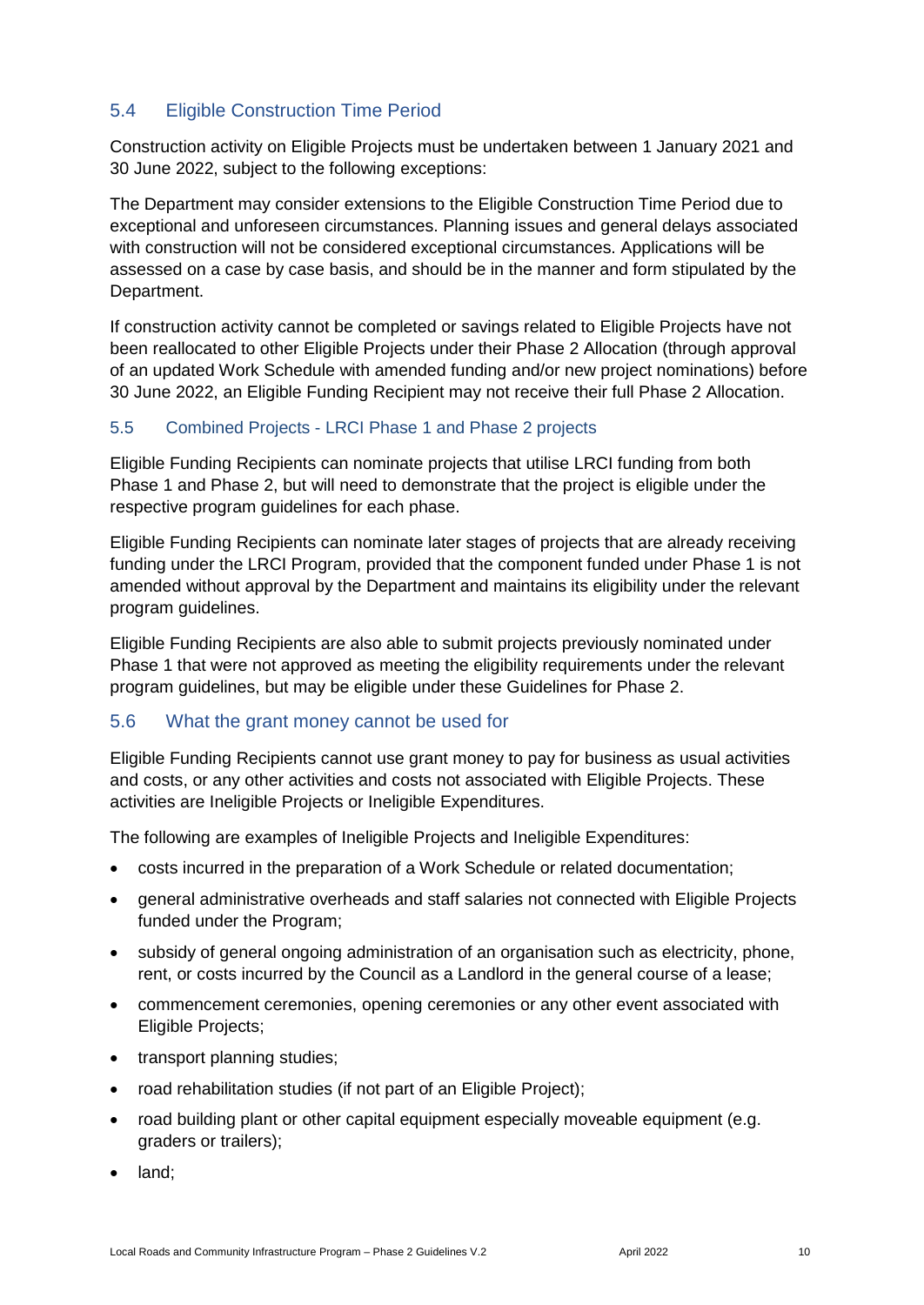- training (if not part of an Eligible Project);
- public liability insurance;
- fringe benefits tax;
- GST payable component of a supply;
- finance leases on equipment;
- depreciation, except for depreciation of plant and equipment directly attributable to a grant funded Eligible Project;
- stand-alone design and preliminary works;
- operating lease charges where the rental expense cannot be directly linked to the grant project (e.g. a grader may be hired for a period for a variety of tasks, only charges that specifically relate to the funded Eligible Project can be charged against the grant funds);
- overseas travel; and
- the covering of retrospective costs.

## <span id="page-10-0"></span>6. The grant selection process

#### <span id="page-10-1"></span>6.1 Who will approve grants?

The Assistant Secretary, COVID Recovery Infrastructure Investment Stimulus (the Delegate) approves grants on the basis that the organisation is an Eligible Funding Recipient as identified in section 4.1.

The amount of grant money awarded to an Eligible Funding Recipient will be determined by the Department in accordance with the formula outlined at section 3.

The Delegate's decision is final in all matters, including:

- the approval of the grant; and
- the grant amount.

There is no appeal mechanism for the decision to approve or not approve a grant.

## <span id="page-10-2"></span>7. Letter of offer process

All Eligible Funding Recipients will receive an offer to participate in Phase 2 of the LRCI Program. This offer will:

- a) specify the Phase 2 Allocation;
- b) be in the form of a Grant Agreement that sets out the terms and conditions of Phase 2 of the LRCI Program executed by the Commonwealth;
- c) provide information on the submission of Work Schedules.

Before accepting the offer, Eligible Funding Recipients must read and understand these Guidelines and the Grant Agreement. The Guidelines can be found on the Department's website and on [GrantConnect.](http://www.grants.gov.au/) Any alterations and addenda<sup>1</sup> will be published on

<sup>1</sup> Alterations and addenda include but are not limited to: corrections to currently published documents, changes to close times for applications, and Questions and Answers (Q&A) documents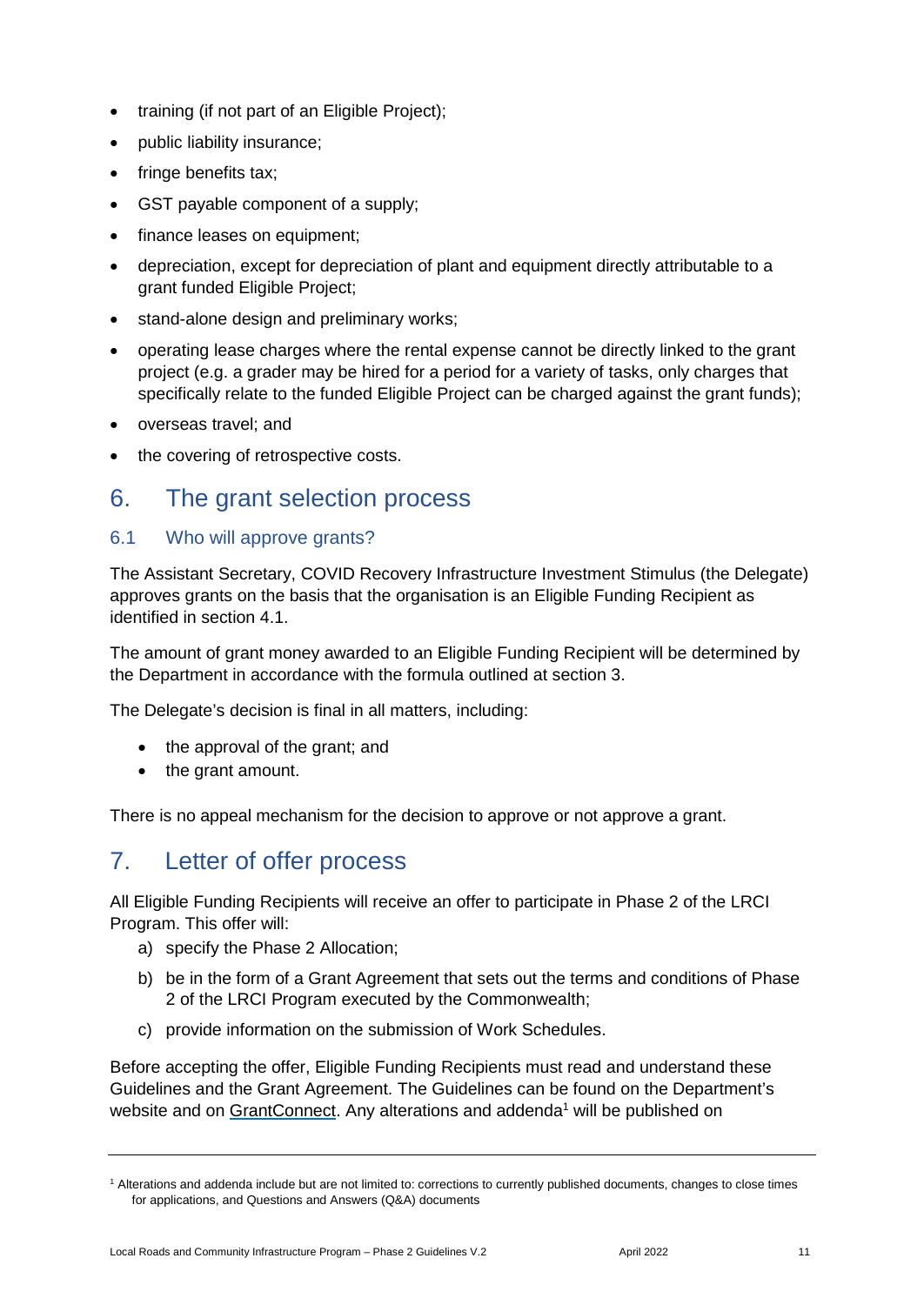GrantConnect and the Department's website. By registering on GrantConnect, organisations will be automatically notified of any changes to the Guidelines.

## <span id="page-11-0"></span>8. Notification of outcomes

All Eligible Funding Recipients will receive a letter of offer to participate in Phase 2 of the LRCI Program and a Grant Agreement.

## <span id="page-11-1"></span>9. Successful grantees

### <span id="page-11-2"></span>9.1 The Grant Agreement

An Eligible Funding Recipient must enter into a legally binding grant agreement with the Commonwealth by signing the Grant Agreement. The Grant Agreement used for Phase 2 of the LRCI Program will be supplied to Eligible Funding Recipients. The Grant Agreement has standard terms and conditions that cannot be changed.

The Grant Agreement may also contain conditions specific to an Eligible Funding Recipient in a Schedule.

To accept the offer, the Eligible Funding Recipient must sign the Grant Agreement:

- provide all the information requested; and
- return the Grant Agreement to the LRCI Program Program Manager.

A Grant Agreement must be executed with the Commonwealth before any payments can be made. The Department is not responsible for any of an Eligible Funding Recipient's expenditure until a Grant Agreement is executed and a Work Schedule is approved for the Eligible Funding Recipient.

Eligible Funding Recipients should keep a copy of the Grant Agreement and any supporting documents.

The Commonwealth may recover grant funds from an Eligible Funding Recipient if the Grant Agreement has been breached. If an Eligible Funding Recipient fails to meet the obligations of the Grant Agreement, the Grant Agreement may be terminated.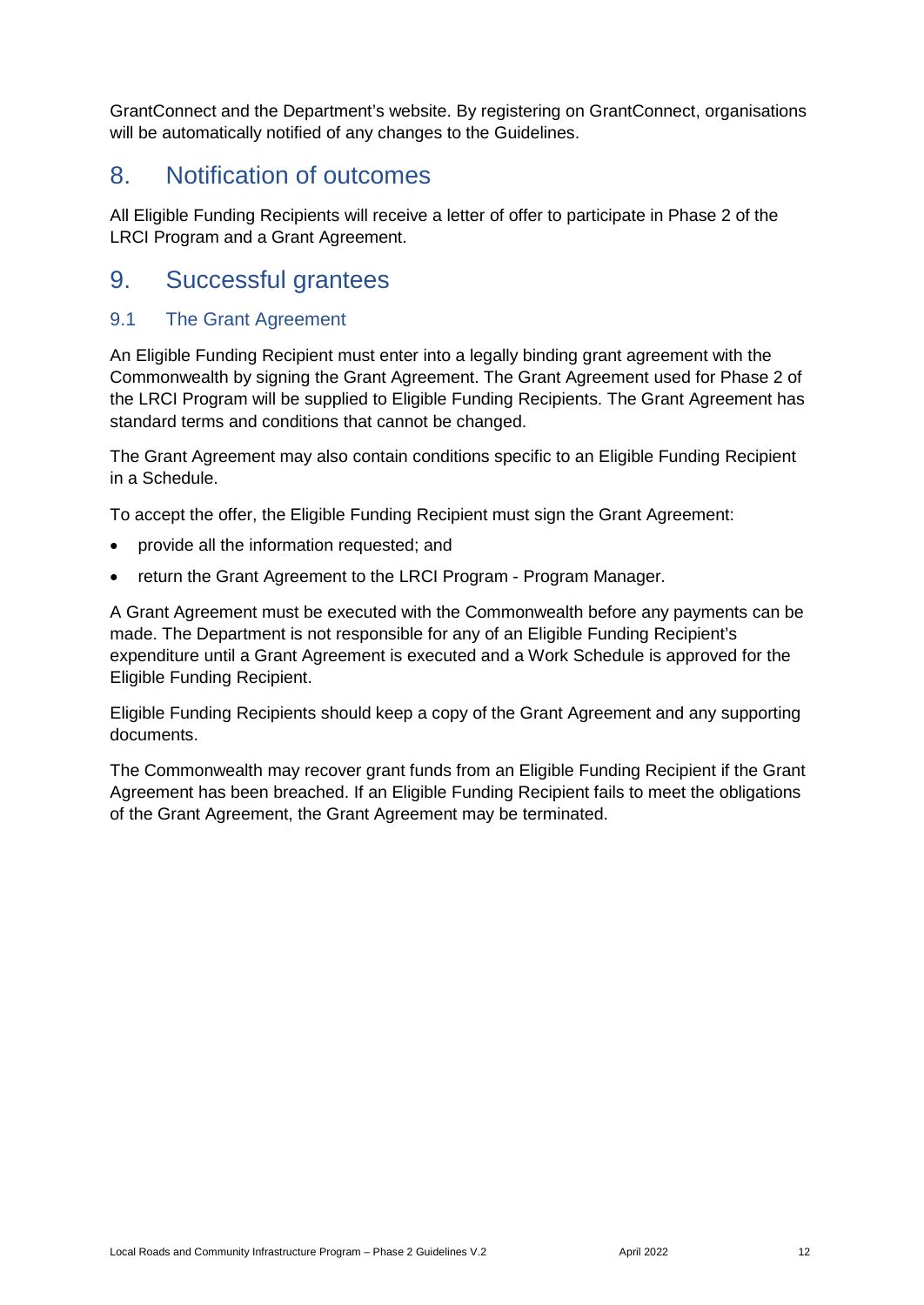## <span id="page-12-0"></span>9.2 How we pay the Grant

| <b>Payment milestone</b>                                                                                     | <b>Grant payment date</b>                                                                                                                                                                         | <b>Amount</b>                                                                                                                                                                                                                                                                                                                                                                                                                                                                                                                                                                                                                                                |
|--------------------------------------------------------------------------------------------------------------|---------------------------------------------------------------------------------------------------------------------------------------------------------------------------------------------------|--------------------------------------------------------------------------------------------------------------------------------------------------------------------------------------------------------------------------------------------------------------------------------------------------------------------------------------------------------------------------------------------------------------------------------------------------------------------------------------------------------------------------------------------------------------------------------------------------------------------------------------------------------------|
| First Instalment:<br><b>Work Schedule</b><br>approval payment                                                | The First Instalment of the<br>Phase 2 Allocation will be<br>paid after 1 January 2021<br>and after the Eligible<br><b>Funding Recipient's Work</b><br>Schedule has been<br>approved.             | The first payment will be equal to<br>50 per cent of an Eligible Funding<br>Recipient's Phase 2 Allocation,<br>unless the Eligible Funding<br>Recipient is the recipient of a Low<br>Value Grant.<br>For Low Value Grants, Eligible<br>Funding Recipients will receive 70<br>per cent of their Phase 2 Allocation<br>in their first instalment.                                                                                                                                                                                                                                                                                                              |
| Progress Instalments:<br><b>Eligible Funding</b><br>Recipients can receive<br>multiple progress<br>payments. | Within four weeks of the<br>Department's acceptance of a<br><b>Quarterly Report</b>                                                                                                               | A Progress Instalment will be equal<br>to the Eligible Funding Recipient's:<br>actual expenditure until the end<br>$\bullet$<br>of the period covered by the<br>relevant Quarterly Report; and<br>projected expenditure on<br>$\bullet$<br>Eligible Projects in an Approved<br>Work Schedule to the end of<br>the subsequent quarter;<br>less:<br>received instalments; and<br>10 per cent of the Phase 2<br>Allocation.<br>For Low Value Grants, Eligible<br>Funding Recipients can apply to<br>receive the residual of grant funds at<br>the time of a Quarterly Report being<br>submitted provided they also submit<br>completed acquittal documentation. |
| Final payment                                                                                                | Within four weeks of the<br>Secretary of the Department<br>or their Delegate's decision<br>being made to release the<br>final instalment upon receipt of<br>the Final Report or Annual<br>Report. | The Final Instalment will equal the<br>smaller of:<br>the residual amount of an<br><b>Eligible Funding Recipient's</b><br>Phase 2 Allocation; or<br>the total eligible expenditure<br>$\bullet$<br>and projected expenditure to<br>the end of the Eligible Projects;<br>less instalments paid to date.                                                                                                                                                                                                                                                                                                                                                       |

## **Table 1 Grant Payment Overview**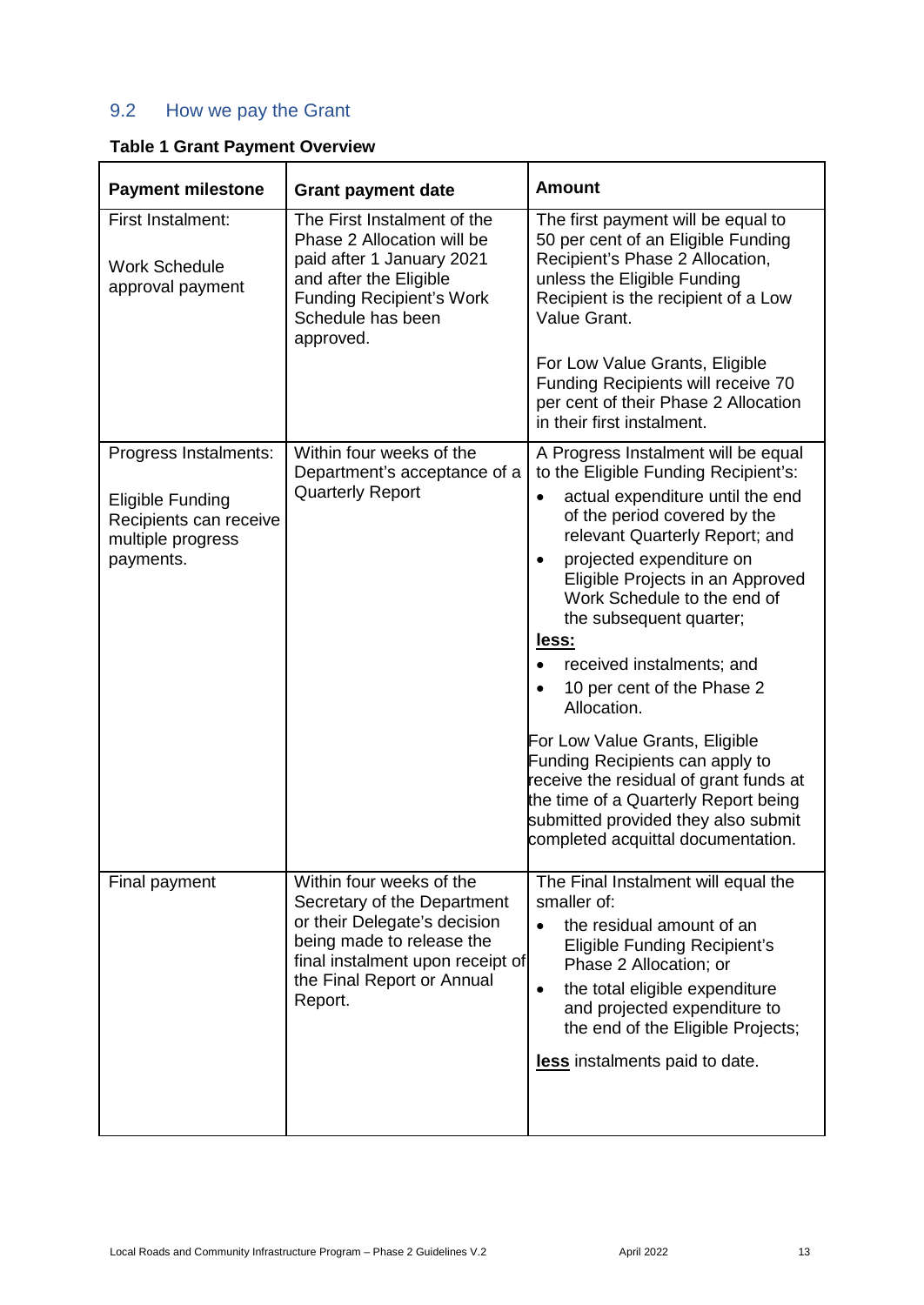## Submission of a Work Schedule

Eligible Funding Recipients will nominate projects they intend to spend LRCI grant money on in their draft Work Schedule.

Eligible Funding Recipients will need to have an approved Work Schedule for the first funding round under the LRCI Program before they can receive an approved Work Schedule for the LRCI Program Phase 2.

- Eligible Funding Recipients can submit a draft Work Schedule for Phase 2 while they wait for a decision on approval of their Work Schedule for the first funding round.
- Eligible Funding Recipients can submit a draft Work Schedule for Phase 2 that includes funding from Phase 1 of the LRCI Program.

Eligible Funding Recipients are required to submit a draft Work Schedule in the manner and form stipulated by the Department. The manner and form for submitting a draft Work Schedule will be provided to Eligible Funding Recipients and made available on the Department's website.

- Eligible Funding Recipients should submit their draft Work Schedule when they return their signed Grant Agreement. Work Schedules can be submitted between 1 December 2020 and 31 May 2022, but failure to promptly return a Work Schedule will result in release of grant funds being delayed.
- In order for Eligible Funding Recipients to receive their full Phase 2 Allocation, they must have submitted a draft Work Schedule for the total amount of their Phase 2 Allocation by 31 May 2022.
	- o If an Eligible Funding Recipient has not applied for their full Phase 2 Allocation in a draft Work Schedule by 31 May 2022, or savings related to Eligible Projects have not been reallocated under their Phase 2 Allocation before 31 May 2022, the Commonwealth has the right to not pay the amount of the Phase 2 Allocation not yet applied for or reallocated by the Eligible Funding Recipient.

The draft Work Schedule must contain the following information in relation to each of the nominated projects the Eligible Funding Recipient proposes to undertake using the grant:

- project description, including details of how the project meets the Project Eligibility Requirements detailed in Section 5;
- proposed timeframes for the project, including construction commencement date and estimated construction completion date;
- detail of any conflicts of interest and management actions to manage these conflicts;
- the amount of grant funding required and details of any other contributions to the total costs of the project, along with details of all proposed expenditure including confirmation that none of the proposed expenditure is Ineligible Expenditure; and
- expected number of full-time equivalent jobs supported by the project over the construction period.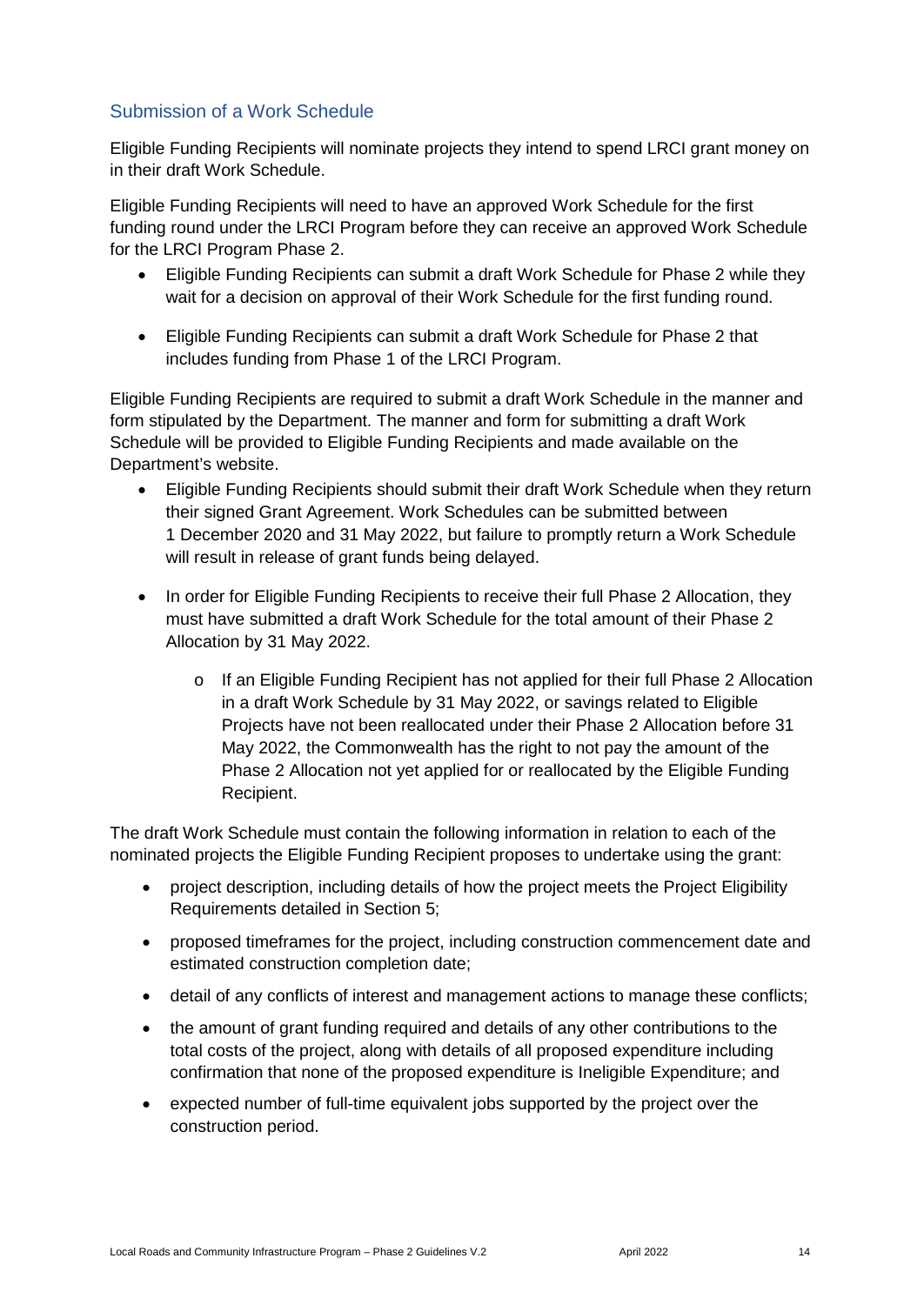If some of the jobs supported by a project are new jobs/redistribution of personnel in the Eligible Funding Recipient's own workforces, labour costs for work undertaken must be derived from timesheets or via an equally acceptable method. Project management time included in the expected number of jobs supported by a project must not include Ineligible Expenditure or costs associated with Ineligible Projects, and a clear and definable model needs to be in place to apportion these costs.

The total amount of grant funding sought under a draft Work Schedule cannot exceed the amount of the grant specified in the Grant Agreement.

### Approval of a Work Schedule

The Department will assess whether projects included in an Eligible Funding Recipient's Work Schedule meet the Eligible Project Requirements set out in these Guidelines and that all requested information has been provided.

If the Work Schedule or projects do not meet requirements, an Eligible Funding Recipient may submit an updated Work Schedule that includes additional nominated projects for approval. The Department may contact an Eligible Funding Recipient to request further information.

The Department will make a recommendation to the Delegate to approve/not approve the Work Schedule.

If an Eligible Funding Recipient nominates projects with a total value of more than 50 per cent of their Phase 2 Allocation and the Work Schedule is approved, the Delegate will approve release of the First Instalment of grant funds. The decision to release funds will be made on the basis of their assessment of the information provided by an Eligible Funding Recipient and any other information in the Program Guidelines. Approval may be subject to conditions detailed in the Grant Agreement. Only approved Eligible Projects will be included in the Approved Work Schedule.

Eligible Funding Recipients will be advised in writing if their Work Schedule and release of the First Instalment has been approved.

#### First Instalment

The First Instalment will be paid to an Eligible Funding Recipient within four weeks of the Work Schedule and release of the First Instalment being approved by the Delegate, provided this date is after 1 January 2021.

The value of the First Instalment will be 50 per cent of an Eligible Funding Recipient's Phase 2 Allocation.

#### Low Value Grants

A Low Value Grant is a Phase 2 Allocation under \$500,000. In application of the proportionality principle, different requirements relating to Instalments and Reporting apply to these grants.

For a Low Value Grant, the process for Work Schedule approval is the same as detailed above. However, Low Value Grant recipients can receive 70 per cent of their Phase 2 Allocation as their First Instalment provided they have nominated projects totaling 70 per cent or more of their Phase 2 Allocation.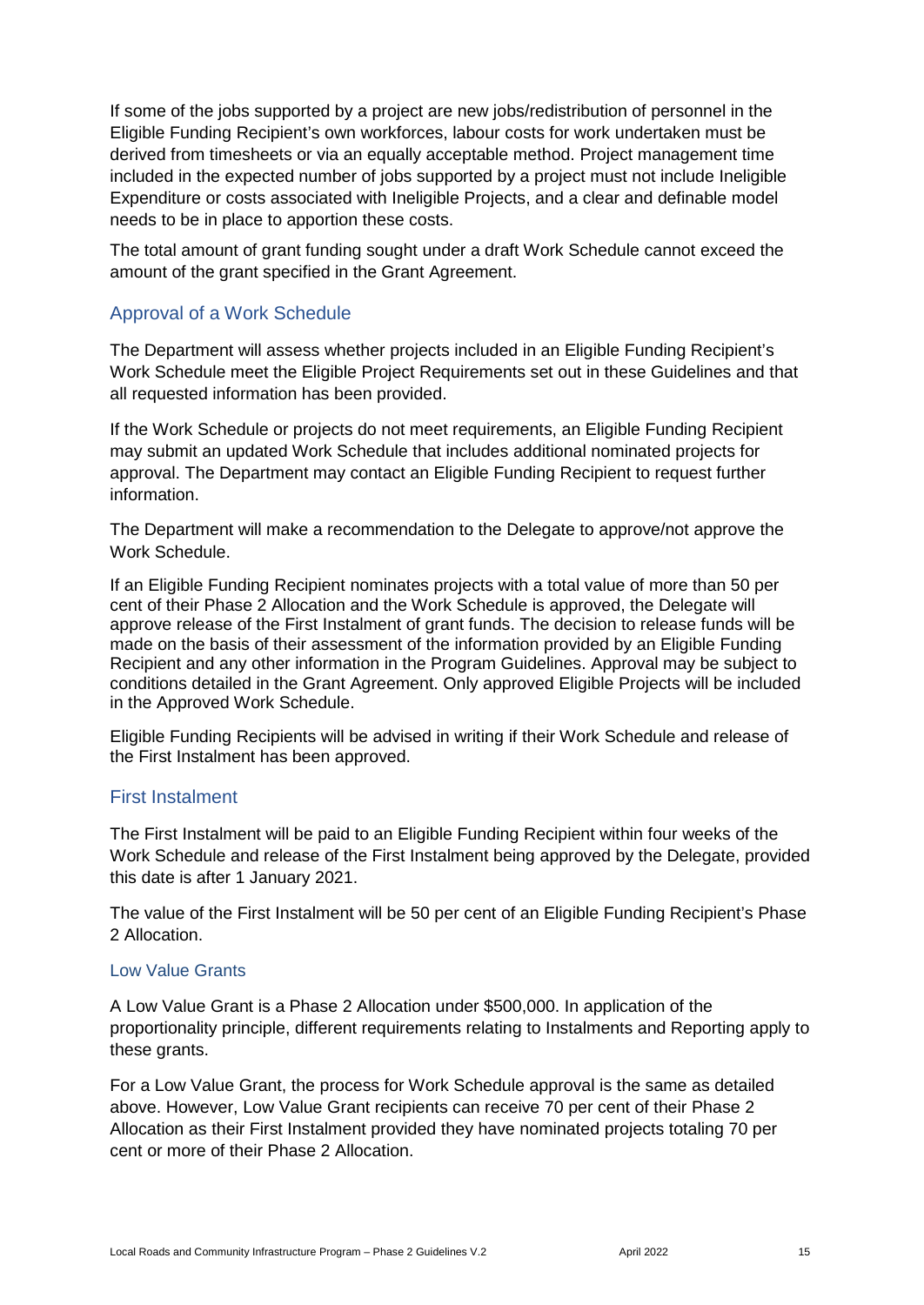## Progress Instalments

Progress Instalments will be made following submission of a Quarterly Report.

The Delegate will approve release of a Progress Instalment on the basis of:

- the Department's assessment of, and the information provided in, relevant Quarterly Report/s;
- whether or not a Eligible Funding Recipient is in breach, or suspected of being in breach, of the Grant Agreement; and
- consideration of other relevant information.

Further information may be requested by the Department at this stage and considered by the Delegate.

If the Delegate approves release of a Progress Instalment, payment will be made within four weeks of the Delegate making this decision. Eligible Funding Recipients will be advised in writing of the decision to release a Progress Instalment.

The payment value for a Progress Instalment will equal:

- actual expenditure up until the end of the relevant quarter; plus
- projected expenditure to the end of the next quarter.

#### **less:**

- the first instalment: and
- 10 per cent of the Phase 2 Allocation.

#### Final Instalment

The Delegate will decide whether to approve release of the Final Instalment on the basis of:

- an assessment of compliance with the Grant Agreement, including any investigations or audit reports;
- the information provided in the Annual Report;
- acceptance of a complete Final Report;
- information in the Work Schedule and relevant Quarterly Reports; and
- any other relevant information.

The Final Instalment will be the lesser of the residual amount of an Eligible Funding Recipient's Phase 2 Allocation and the total actual expenditure.

Further information may be requested by the Department at this stage and considered by the Delegate. The Final Instalment will be paid within four weeks of the Delegate's decision to release the grant payment.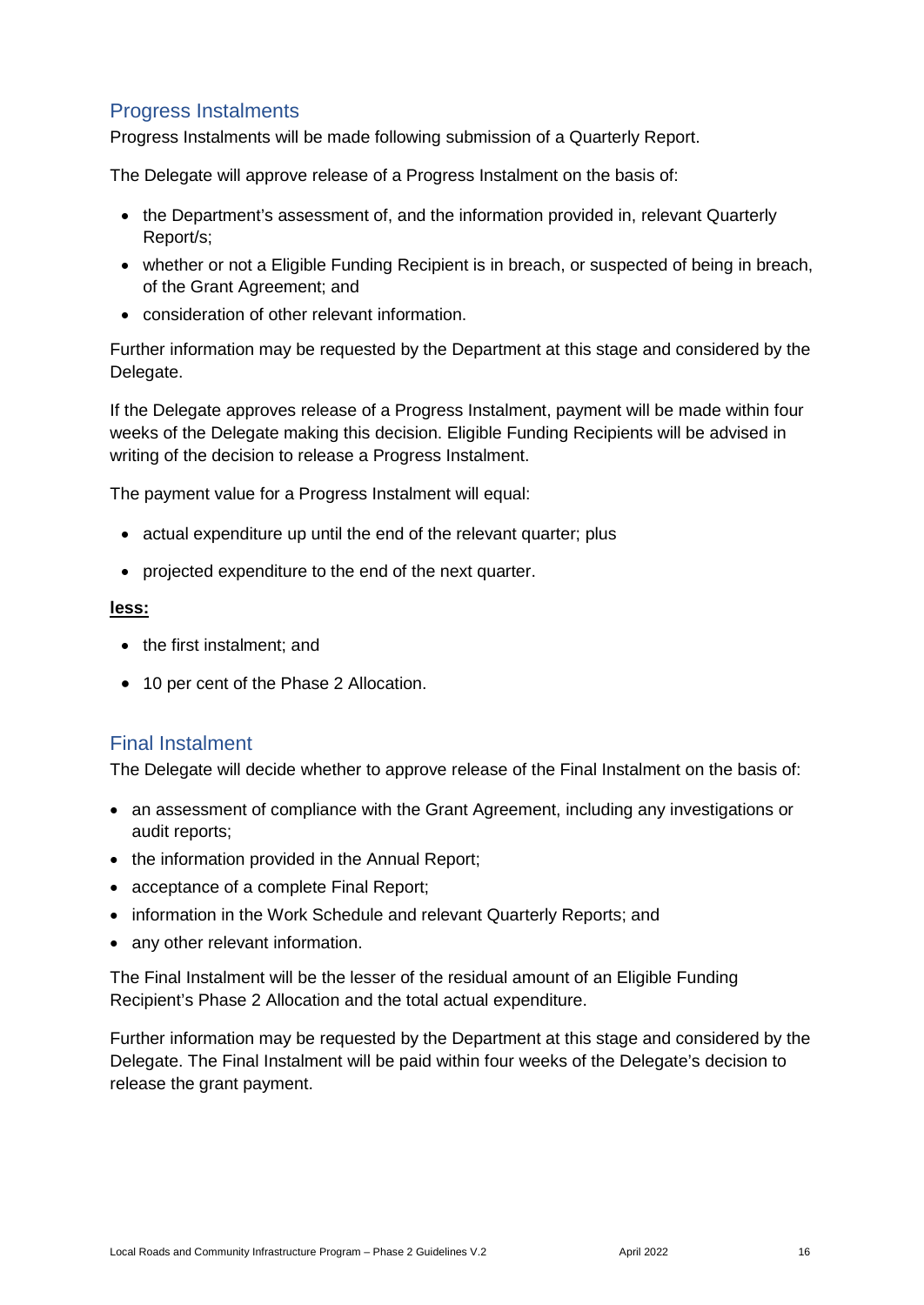## <span id="page-16-0"></span>9.3 Grant Payments and GST

In accordance with the Terms of the Australian Taxation Office ruling GSTR 2012/2, payments made under the LRCI Program, which are payments made by a government related entity to another government related entity, and for which the amount of the grant does not exceed the cost of providing the goods or services, do not attract GST. Consequently, the actual and projected expenditure Eligible Funding Recipients report to the Department must exclude the GST component on goods and services, and the payments the Department makes to Eligible Funding Recipients to cover the costs of the program will not include GST.

Grants are assessable income for taxation purposes, unless exempted by a taxation law. We recommend you seek independent professional advice on your taxation obligations or seek assistance from the [Australian Taxation Office.](https://www.ato.gov.au/) We do not provide advice on your particular taxation circumstances.

## <span id="page-16-1"></span>10. Announcement of grants

The Department will publish details of the grants awarded on GrantConnect within 21 days after the date of effect of the Grant Agreement as required by section 5.3 of the *[CGRGs.](http://cgrgs/)*

The Department may also publish details of grants on its website or other government websites, including individual projects funded. This information may include, but is not limited to:

- $\bullet$  title of the project;
- description of the project and its aims;
- amount of funding received and funding allocation; and
- project outcomes including estimates of jobs supported.

## <span id="page-16-2"></span>11. Reporting requirements

Eligible Funding Recipients must submit reports in line with the Grant Agreement and these Guidelines. The Department will remind Eligible Funding Recipients of their reporting obligations before reports are due.

Eligible Funding Recipients must also update their Work Schedules as required and in accordance with any other requirements notified by the Department.

The Department will monitor progress by assessing submitted reports and may conduct site visits to confirm details in Quarterly Reports and Work Schedules if necessary. Occasionally, the Department may need to re-examine claims, seek further information, or request an independent audit of claims and payments on a risk based or sampling basis.

### <span id="page-16-3"></span>11.1 Quarterly Reports

Eligible Funding Recipients must submit Quarterly Reports throughout the Grant Period.

Quarterly Reports must be submitted per the timeframes in **Table 2 – Quarterly Reports**  and in accordance with the Grant Agreement**.** 

Quarterly Reports are used to provide the Department with information on the progress of Eligible Projects and are a requirement for the receipt of funds for payment of Progress and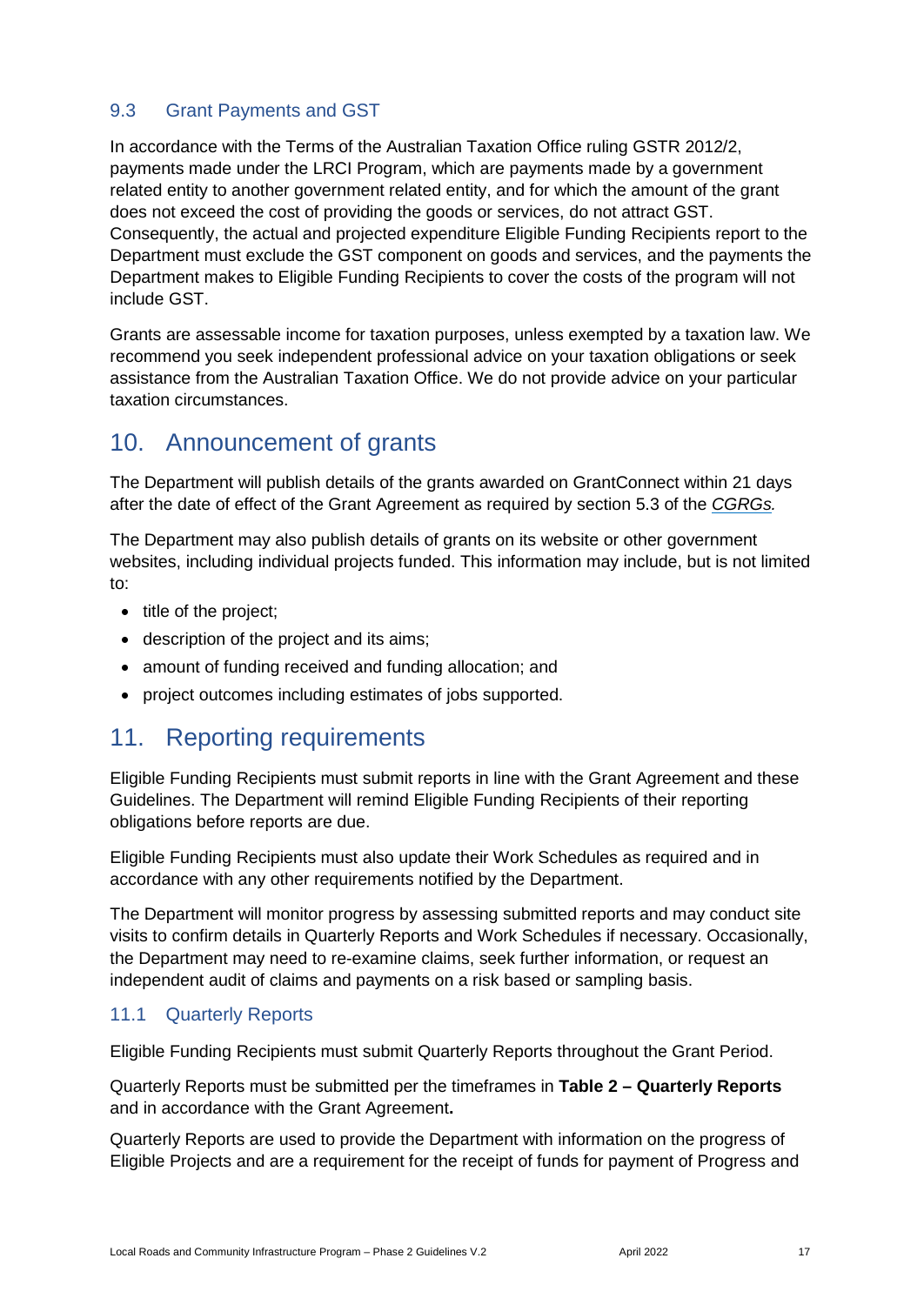Final Instalments of grant payments. Quarterly Reports must be submitted in the manner and form specified by the Department and include required details.

Eligible Funding Recipients must provide the following information in a Quarterly Report:

- the amount of grant funding spent (actual expenditure) for the period commencing on 1 January 2021 and ending on the last day of the quarter to which the Quarterly Report relates;
- the amount of grant funding (proposed expenditure) which the Eligible Funding Recipient intends to spend on Eligible Projects in the quarter following the report;
- details of progress towards completion of Eligible Projects; including any evidence required per the Grant Agreement; and
- estimated and/or confirmed jobs supported by the grant funding.

The figures in the Quarterly Reports should be prepared on an accrual basis. Quarterly Reports must be submitted within the period specified in the Grant Agreement.

If an Eligible Funding Recipient has expended their Phase 2 Allocation or returned any unspent grant funding, after providing the Quarterly Report for the quarter in which this occurs, an Eligible Funding Recipient will not be required to provide further Quarterly reports but will still be required to provide an Annual Report. An Eligible Funding Recipient can submit their Final Report to access their final instalment at this time.

For a Low Value Grant, if the Eligible Funding Recipient has expended their Phase 2 Allocation or returned any unspent grant funds, after providing the Quarterly Report for the quarter in which this occurs, an Eligible Funding Recipient will not be required to provide further Quarterly reports. An Eligible Funding Recipient with a Low Value Grant can file acquittal documentation at this time.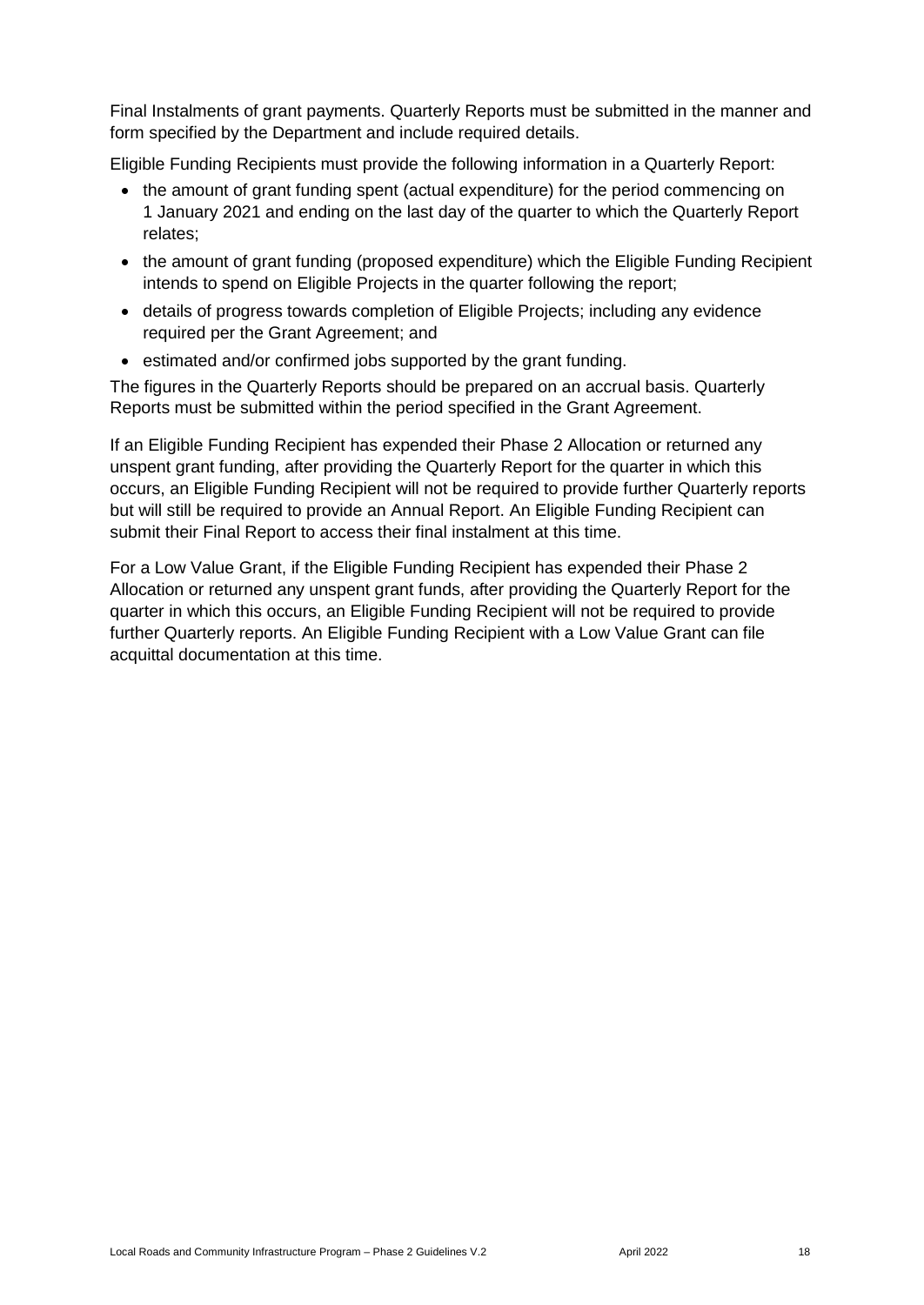#### **Table 2 –Quarterly Reports**

| Lodgement period for<br><b>Quarterly Reports</b> | <b>Quarter: Actual</b><br>expenditure period | <b>Quarterly Report</b>                                                                                                                                                                                                                 |
|--------------------------------------------------|----------------------------------------------|-----------------------------------------------------------------------------------------------------------------------------------------------------------------------------------------------------------------------------------------|
| 1-30 April 2021                                  | 1 January 2021 - 31 March<br>2021            | Actual expenditure and eligible project<br>updates for the period commencing on<br>1 January 2021 and ending on the last<br>day of the quarter to which the<br>Quarterly Report relates. Projected<br>Expenditure for the next quarter. |
| 1-31 July 2021                                   | 1 April 2021 - 30 June 2021                  | Actual expenditure and eligible project<br>updates for the period commencing on<br>1 January 2021 and ending on the last<br>day of the quarter to which the<br>Quarterly Report relates. Projected<br>Expenditure for the next quarter. |
| 2020/2021 Annual Report<br>by 31 October 2021.   | 1 July 2020 - 30 June 2021                   | <b>Annual Report</b><br>Actual expenditure and eligible project<br>updates from 1 July 2020<br>(commencement of program) to 30<br>June 2021.                                                                                            |
| 1-31 October 2021                                | 1 July 2021 - 30 September<br>2021           | Actual expenditure and eligible project<br>updates for the period commencing on<br>1 January 2021 and ending on the last<br>day of the quarter to which the<br>Quarterly Report relates. Projected<br>Expenditure for the next quarter. |
| 1-31 January 2022                                | 1 October 2021-<br>31 December 2021          | Actual expenditure and eligible project<br>updates for the period commencing on<br>1 January 2021 and ending on the last<br>day of the quarter to which the<br>Quarterly Report relates. Projected<br>Expenditure for the next quarter. |
| 1-30 April 2022                                  | 1 January 2022 - 31 March<br>2022            | Actual expenditure and eligible project<br>updates for the period commencing on<br>1 January 2021 and ending on the last<br>day of the quarter to which the<br>Quarterly Report relates. Projected<br>Expenditure for the next quarter. |
| 1-31 July 2022                                   | 1 April 2022 - 30 June 2022                  | Actual expenditure and eligible project<br>updates for the period commencing on<br>1 January 2021 and ending on the last<br>day of the quarter to which the<br>Quarterly Report relates. Projected<br>Expenditure for the next quarter. |
| 2021/2022 Annual Report<br>by 31 October 2021    | 1 July 2021 - 30 June 2022                   | <b>Annual Report</b><br>Actual expenditure and eligible project<br>updates from 1 July 2021 to 30 June<br>2022.                                                                                                                         |

The Department must be informed of any reporting delays or significant delays affecting Eligible Projects on an Approved Work Schedule as soon as Eligible Funding Recipients become aware of them.

### <span id="page-18-0"></span>11.2 Annual Report

## Phase 2 Annual Report for the 2020/2021 Financial Year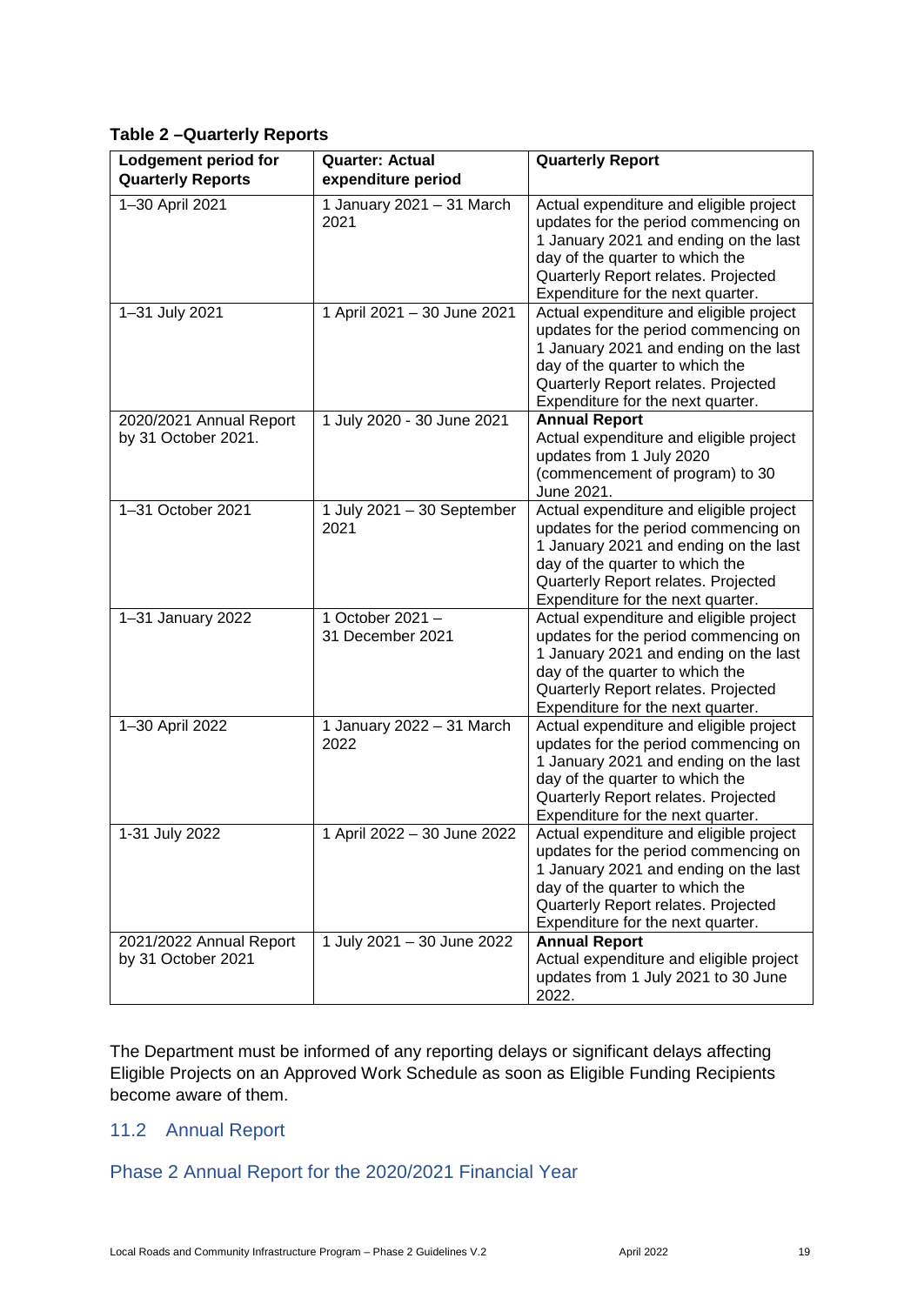Under the Program Guidelines for Phase 1 of the LRCI Program, Eligible Funding Recipients are required to submit an Annual Report for the 2021/2022 Financial Year. The report must be signed by an appropriate auditor, and must contain the auditor's opinion on the Eligible Funding Recipient's preparation of financial statements and their accounts and records.

In meeting the audit requirements for the Annual Report, the Department requires that Eligible Funding Recipients also engage the auditor to consider the appropriateness of accounts that relates to any Phase 2 Funding received during the 2020/2021 Financial year.

### Phase 2 Annual Report for the 2021/2022 Financial Year

The Phase 2 Annual Report for the 2021/2022 Financial Year is to be audited and submitted in conjunction with the Eligible Funding Recipient's Phase 1 and Phase 3 Annual Report. This must be submitted no later than 31 October 2022, unless agreed by the Department.

The Annual Report will need to be in the manner and form specified by the Department in the Annual Report Guidance document.

The report will need to include the following information:

- 1. Total amount of grant funding made available and subsequently received over the 2021/2022 Financial Year;
- 2. Total amount of grant funding spent on Eligible Projects;
- 3. Total amount (if any) of grant money unspent and either returned or will be returned to the Department:
	- a) a written and signed Financial Statement by the Chief Executive Officer or equivalent officer however named. The Financial Statement must be in the form specified by the Department and include:
		- i. The Phase 2 nominal funding allocation of the Eligible Funding Recipient;
		- ii. The Phase 2 grant payments the Eligible Funding Recipient received in the financial year;
		- iii. The amount spent by the Eligible Funding Recipient during the financial year;

Note: The figures in the Chief Executive Officer's financial statement should be calculated on an accrual basis.

- b) The Department may ask Eligible Funding Recipients to make a declaration that the grant funding was spent in accordance with the Grant Agreement and to report on any underspends of the grant money.
- 4. Photographic evidence of all approved projects. The infrastructure investment signage must be included where practicable.

### <span id="page-19-0"></span>11.3 Audited financial statements

As part of the Annual Report process outlined in section 11.2 above, the Department requires that Eligible Funding Recipients submit a report in writing and signed by an appropriate auditor stating whether, in the auditor's opinion:

- i. the Chief Executive Officer's financial statement included with the Annual Report (refer section 11.2) is based on proper accounts and records;
- ii. the Chief Executive Officer's financial statement is in agreement with the accounts and records, including the Final Report provided;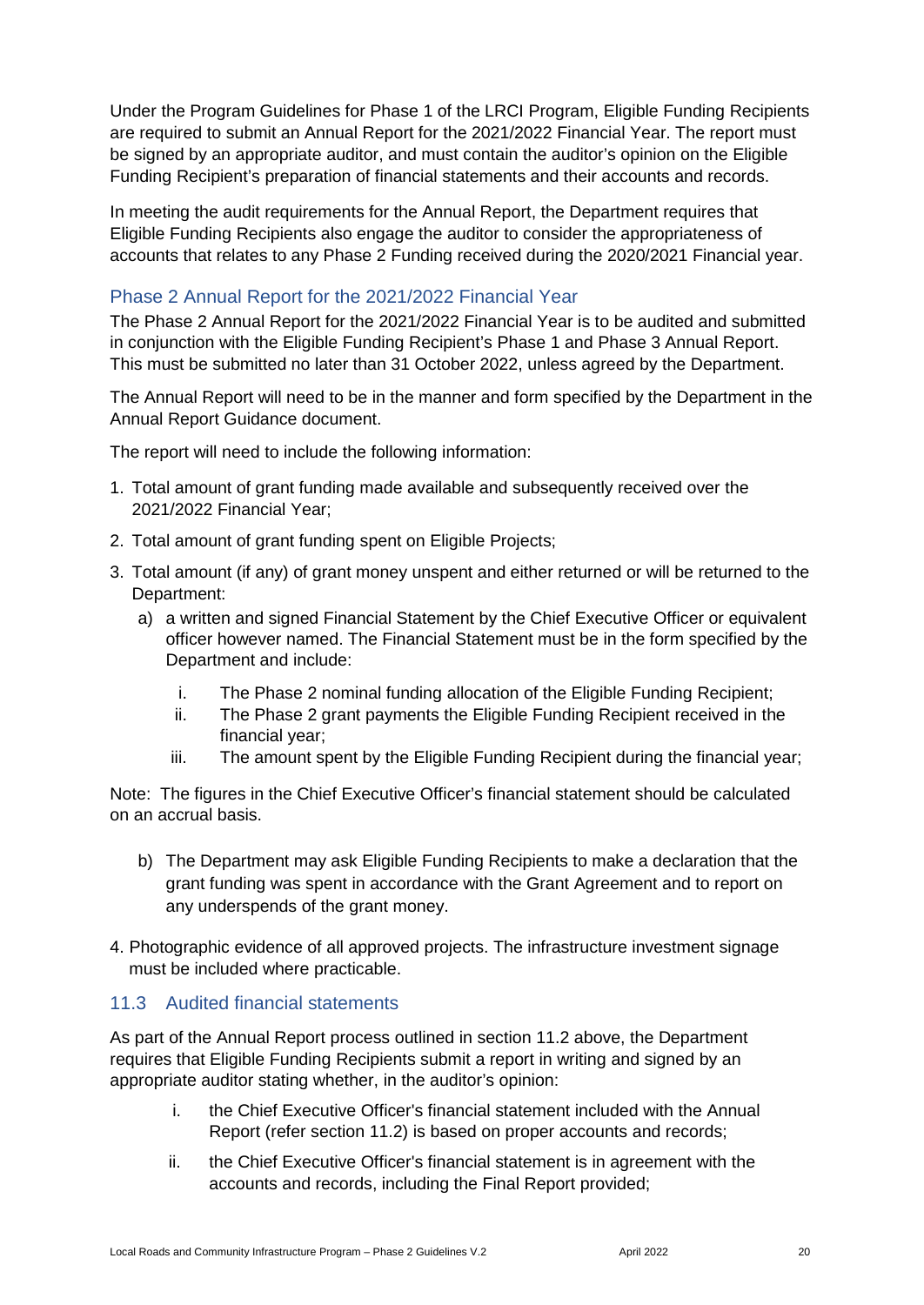- iii. the expenditure has been on Eligible Projects under the LRCI Program;
- iv. the amount certified by the Chief Executive Officer in the Chief Executive Officer's financial statement as the Eligible Funding Recipient's own source expenditure is based on, and in agreement with, proper accounts and records.

#### <span id="page-20-0"></span>11.4 Final Report

If Eligible Funding Recipients completed their Phase 2 projects prior to the 2021/2022 Annual Report, they can submit a Final Report to access their Final Payment Instalment early.

The submission of a Final Report does not negate the submission of the 2021/2022 Annual Report. The Final Report must also be audited by an appropriate auditor as part of the 2021/2022 Annual Report.

The Final Report must be submitted in the manner and form stipulated by the Department, and must contain the following:

- 1) A declaration confirming that all the projects are completed within the Eligible Construction Time Period.
- 2) The construction commencement and completion dates for each project, including any delays contributing to the completion of the project (e.g. supply chain issues).
- 3) The LRCI Actual Expenditure for all projects listed on the Eligible Funding Recipient's most recently approved work schedule. Note: this figure may vary from the amount approved on the work schedule. The LRCI Actual Expenditure must be calculated on accrual basis.
- 4) The outcome achieved for each project. Detail any community feedback (e.g. improvements to accessibility, greater use of facilities, increase in tourism etc.)

### <span id="page-20-1"></span>11.5 Reconciliation Process

If any amount of grant funding provided to the Eligible Funding Recipient is not spent on Eligible Projects listed on an Approved Work Schedule, they will be required to repay that amount to the Department within four weeks of receiving such a request.

If construction activity for a particular project cannot be completed within the Eligible Construction Time Period, an Eligible Funding Recipient may be required to repay the total cost for that project to the Department within four weeks of receiving such a request.

Eligible Funding Recipients may apply to the Program Delegate seeking waiver of this repayment requirement. This request for waiver should be in the manner and form stipulated by the Department.

### <span id="page-20-2"></span>11.6 Compliance visits and Record Keeping

Eligible Funding Recipients must create and keep accurate and comprehensive records relating to grant payments received and retain those records for a minimum of five years.

Eligible Funding Recipients must, when requested to do so by the Department, provide, in the manner and form requested by the Department:

- copies of any or all of the records referred to in this subsection; and
- photographs of projects completed using grant payments.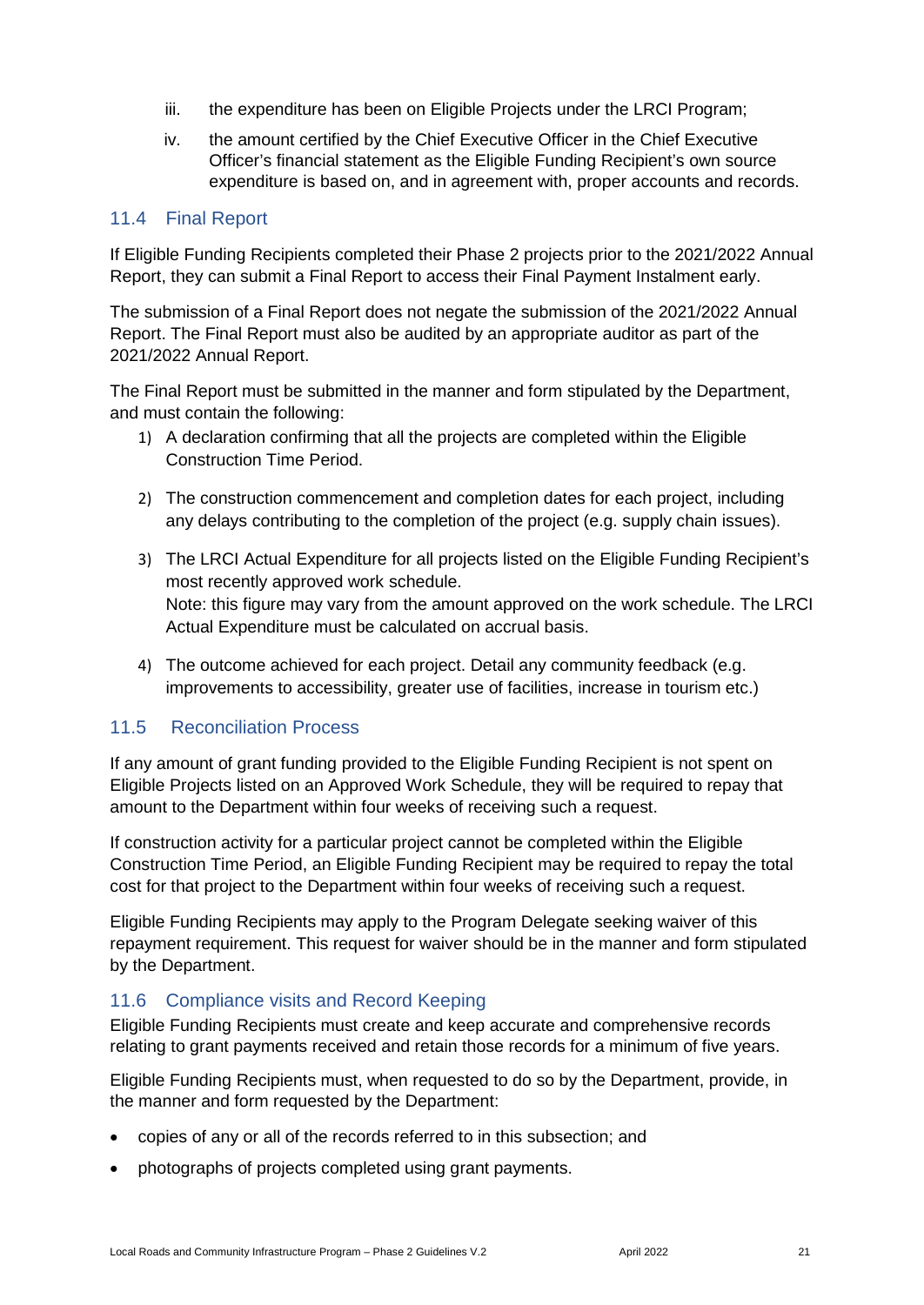The Department may visit the Eligible Funding Recipient during or at the completion of the grant program to review compliance with the Grant Agreement. Eligible Funding Recipients will be provided with reasonable notice of any compliance visit.

The Department may also inspect the records Eligible Funding Recipients are required to keep under the Grant Agreement.

### <span id="page-21-0"></span>11.7 Fraud

Eligible Funding Recipients must comply with fraud provisions in the Grant Agreement.

#### <span id="page-21-1"></span>11.8 Specific legislation, policies and industry standards.

Eligible Funding Recipients must comply with all relevant laws and regulations in undertaking Eligible Projects on an Approved Work Schedule. The Eligible Funding Recipient may also be requested to demonstrate compliance with relevant legislation/policies/industry standards detailed in the Grant Agreement, including Environment and Planning Laws detailed below.

#### **Environment and Planning laws**

Projects on which grant payments are spent must adhere to Australian Government environment and heritage legislation including the *Environment Protection and Biodiversity Conservation Act 1999*. Construction cannot start unless the relevant obligations are met.

Eligible Funding Recipients must also meet other statutory requirements where relevant. These may include, but are not limited to: Native title legislation; State government legislation - for example, environment and heritage; and local government planning approvals.

## <span id="page-21-2"></span>12. How we monitor your grant activity

## <span id="page-21-3"></span>12.1 Keeping the Department informed

Eligible Funding Recipients must notify the Department of significant changes that are likely to affect an Eligible Project or their participation in the LRCI Program.

This includes any key changes to the Eligible Funding Recipient's organisation, particularly if it affects their ability to complete an Eligible Project, carry on their business and pay debts due.

Eligible Funding Recipients must also inform the Department of any changes to their:

- name;
- addresses;
- nominated contact details; or
- bank account details.

An Eligible Funding Recipient's bank account details for Phase 2 of the LRCI Program is the bank account the Eligible Funding Recipient currently uses for the LRCI Program. Any changes to an Eligible Funding Recipient's name, addresses, nominated contact details and bank account details must follow the process stipulated by the Department.

If an Eligible Funding Recipient becomes aware of a breach of terms and conditions of the Grant Agreement, or they cannot meet their obligations, they must contact the Department immediately. For example, if a funded Eligible Project is at risk of not being physically completed by 30 June 2022.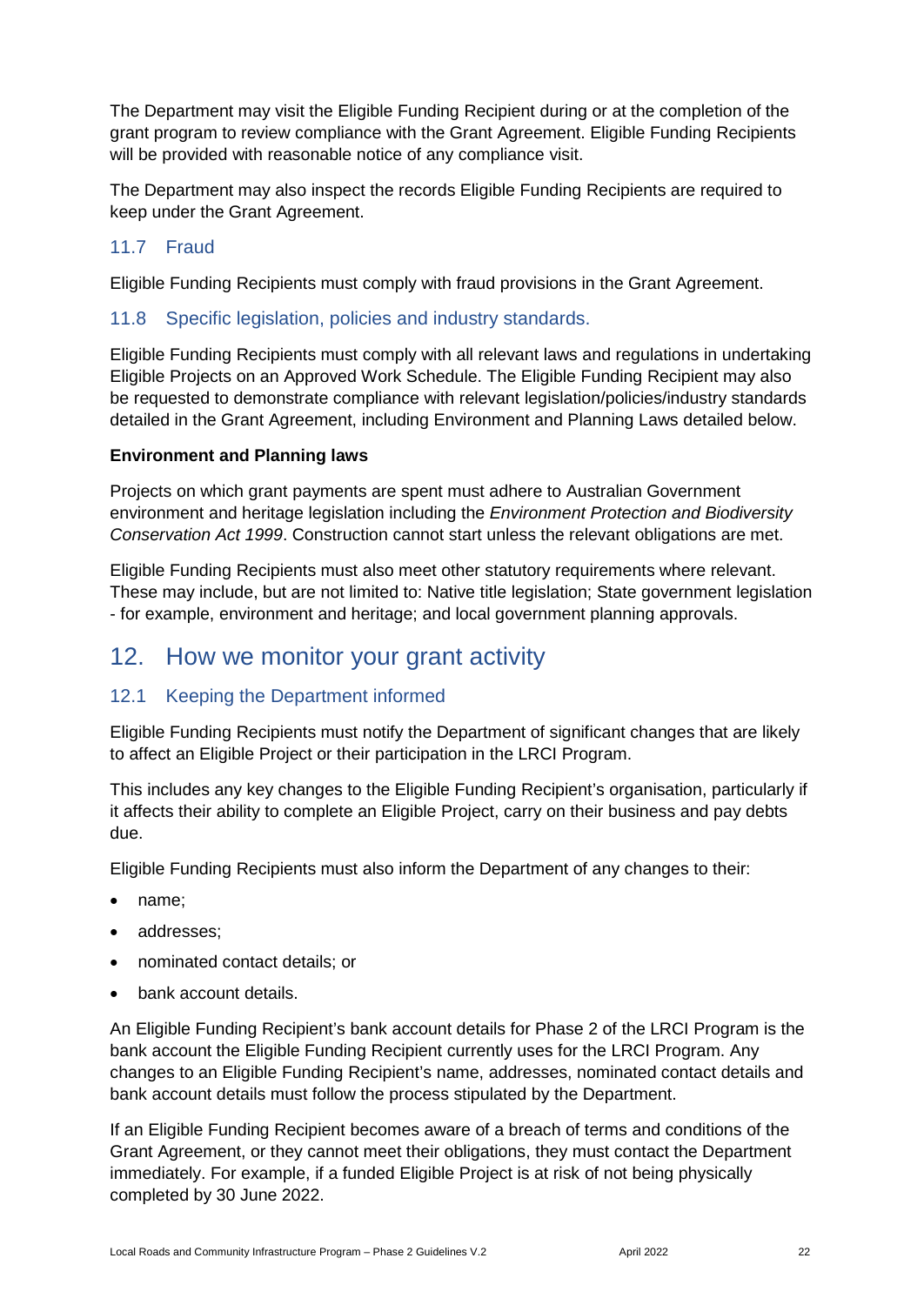### <span id="page-22-0"></span>12.2 Department Contact Details

Email the mailbox at: LRCP@infrastructure.gov.au

Mail to: Program Manager

Local Roads and Community Infrastructure Grant Program

Infrastructure Investment Division

Department of Infrastructure, Transport, Regional Development and Communications

GPO Box 594

CANBERRA ACT 2601

#### <span id="page-22-1"></span>12.3 Evaluation

The Department will evaluate the LRCI Program Extension to measure how well the outcomes and objectives have been achieved. Information provided by Eligible Funding Recipients, including through Work Schedules, submitted Quarterly and Ad hoc reports, and interviews may be used for evaluation purposes.

The Department may contact Eligible Funding Recipients up to two years after completion of projects to assist with this evaluation.

#### <span id="page-22-2"></span>12.4 Public information conditions

Formal public statements, media releases or statements, displays, publications and advertising made by Eligible Funding Recipients must acknowledge and give appropriate recognition to the contribution of the Australian Government to that project.

If Eligible Funding Recipients propose to issue any media release relating to an Eligible Project under Phase 2 of the LRCI Program, they must:

- at least two business days prior to its proposed release, unless otherwise agreed by the Commonwealth, provide a copy of the proposed media release to the Commonwealth and obtain the Commonwealth's agreement to the media release; and
- provide the relevant local Federal Member of Parliament with the opportunity to participate in the media release.

### <span id="page-22-3"></span>12.5 Signage

Eligible Funding Recipients must ensure that signs are erected for each funded Eligible Project, at the time work on the Eligible Project commences unless the Eligible Projects are less than \$10,000. Signs are not needed for projects under \$10,000 in an Approved Work Schedule.

Signage guidelines will be available on the Department's website.

Eligible Funding Recipients must ensure that all signs erected as required by these Guidelines remain in place for the duration of the project to which they relate and for a minimum period of six months, after the day on which the project is completed.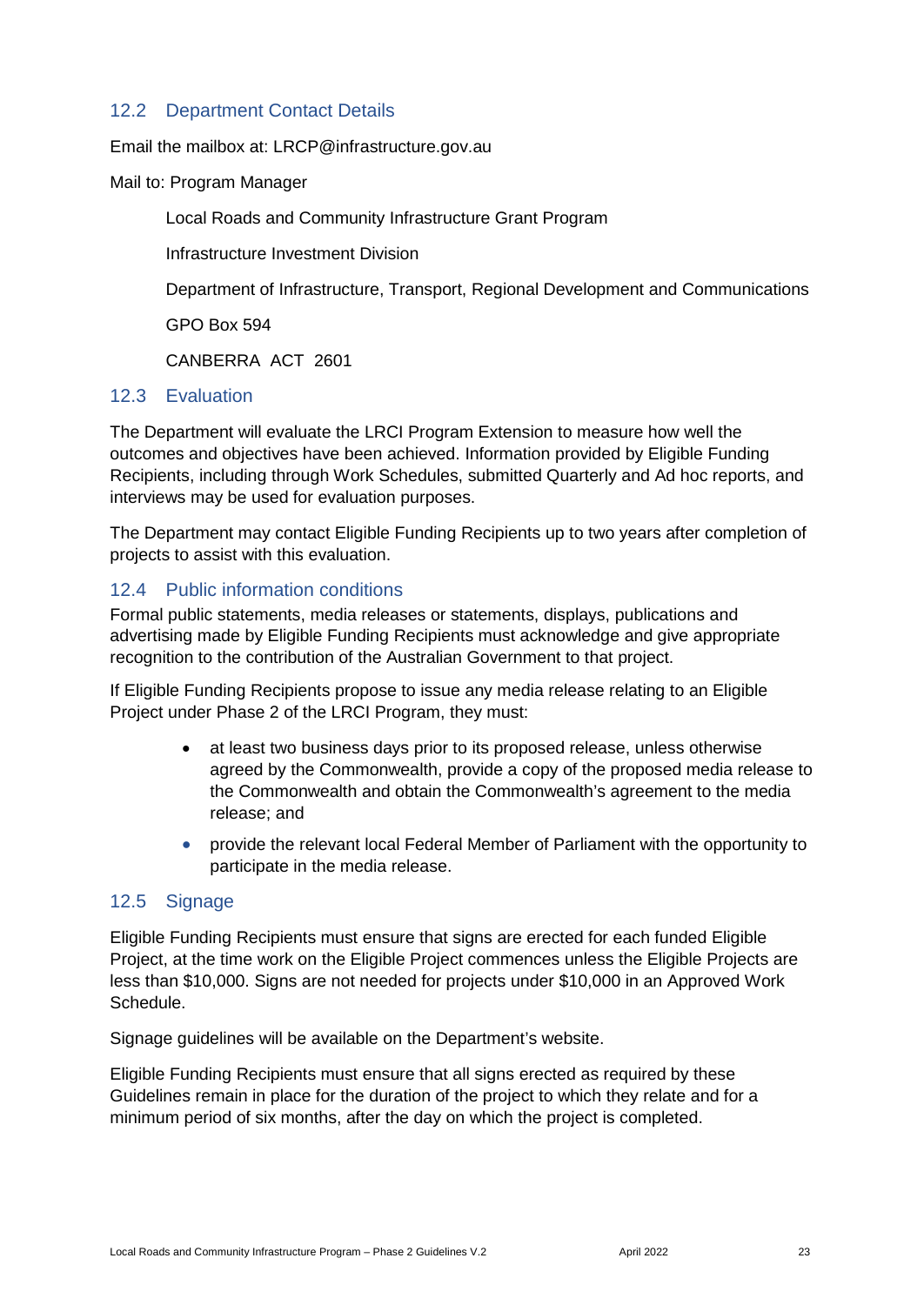## <span id="page-23-0"></span>12.6 Project Events

If an Eligible Funding Recipient proposes to hold a works commencement ceremony, opening ceremony, or any other event in relation to an Eligible Project they must inform the Department and the relevant local Federal Member of Parliament of the proposed ceremony or event at least two weeks before the proposed ceremony or event is to be held. The Eligible Funding Recipient should provide details of the proposed ceremony or event, including proposed invitees and order of proceedings.

If requested by the Department or the relevant local Federal Member of Parliament, Eligible Funding Recipients must arrange a joint Australian Government/Eligible Funding Recipient works commencement ceremony, opening ceremony or any other event.

If requested by the Minister, a member of the Minister's staff, the relevant local Federal Member of Parliament, or the Department, Eligible Funding Recipients must invite and, if the invitation is accepted, arrange for an Australian Government representative (nominated by the Minister or a member of the Minister's staff) to participate in any works commencement ceremony, opening ceremony or any other event proposed to be held in relation to a funded project.

## <span id="page-23-1"></span>13. Probity

The Australian Government will make sure that the grant opportunity process is fair; conducted according to the published Guidelines; incorporates appropriate safeguards against fraud, unlawful activities and other inappropriate conduct; and, is consistent with the CGRGs.

These Guidelines may be changed from time-to-time by the Department. In the event of a change to the Guidelines, the revised Guidelines will be published on GrantConnect and the Department's website.

### <span id="page-23-2"></span>13.1 Enquiries and feedback

For further information or clarification, the Department can be contacted at [LRCIP@infrastructure.gov.au.](mailto:LRCIP@infrastructure.gov.au)

Frequently Asked Questions may be published at [https://investment.infrastructure.gov.au/infrastructure\\_investment/local-roads-community](https://investment.infrastructure.gov.au/infrastructure_investment/local-roads-community-infrastructure-program/index.aspx)[infrastructure-program/index.aspx](https://investment.infrastructure.gov.au/infrastructure_investment/local-roads-community-infrastructure-program/index.aspx)

To make a complaint, the Department can be contacted on 13 28 46. Complaints will be referred to the appropriate manager.

Alternatively, complaints can be directed to:

General Manager COVID Recovery Infrastructure Investment Stimulus GPO Box 2013 CANBERRA ACT 2601

If persons do not agree with the way the Department has handled your complaint, you may complain to the [Commonwealth Ombudsman.](http://www.ombudsman.gov.au/) The Ombudsman will not usually look into a complaint unless the matter has first been raised directly with the Department.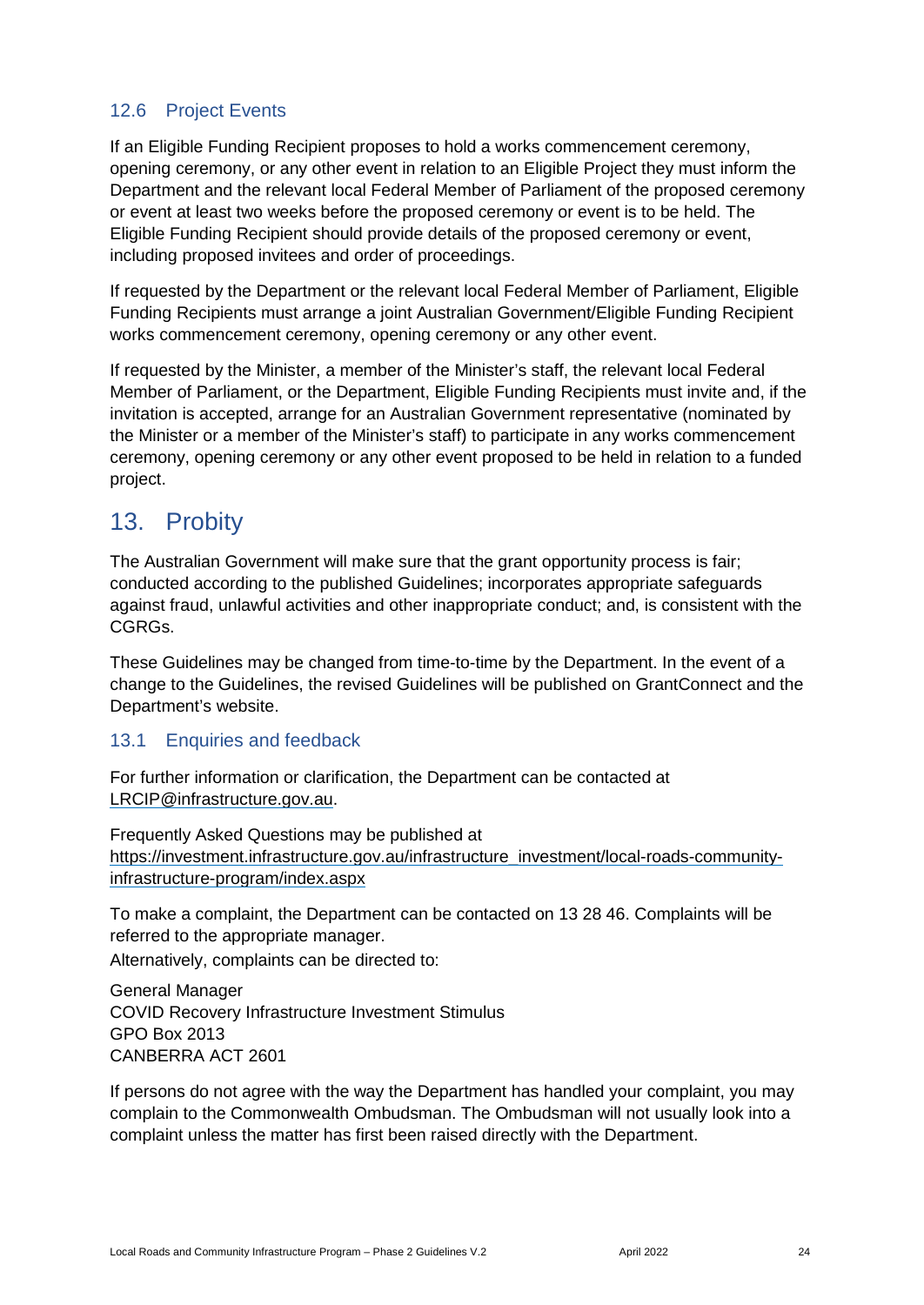The Commonwealth Ombudsman can be contacted on:

Phone (toll free): 1300 362 072

Email: [ombudsman@ombudsman.gov.au](mailto:ombudsman@ombudsman.gov.au)

Website: [www.ombudsman.gov.au](http://www.ombudsman.gov.au/)

#### <span id="page-24-0"></span>13.2 Conflicts of interest

Any conflicts of interest could affect the performance of the grant opportunity or program.

Eligible Funding Recipients must disclose if any of their personnel:

- has a relationship with or interest in, an organisation, which is likely to interfere with or restrict them/the Eligible Funding Recipient from carrying out the proposed activities and/or implementing the Work Schedule fairly and independently; or
- has a relationship with, or interest in, an organisation from which may be awarded work in relation to a Eligible Project or is otherwise be involved on the implementation of the Work Schedule.

An Eligible Funding Recipient must include the following information in the Work Schedule:

- any details of any real, apparent, or potential conflicts of interests that may arise in relation to the Eligible Projects or the program;
- details of how they propose to manage these or any other conflicts of interest that may arise; or
- that to the best of their knowledge there are no conflicts of interest.

If an Eligible Funding Recipient later identifies an actual, apparent, or perceived conflict of interest, they must inform the Department in writing immediately.

#### <span id="page-24-1"></span>13.3 How we manage conflicts of interest

Conflicts of interest for Australian Government staff will be handled as set out in the [Australian Public Service Code of Conduct \(Section 13 \(7\)\)](https://www.apsc.gov.au/code-conduct) of the *[Public Service Act 1999](https://www.legislation.gov.au/Details/C2013C00310)*. Commonwealth officials including decision makers, must also declare any conflicts of interest.

Conflict of interest requirements form part of the Grant Agreement. Breach of conflict of interest requirements may result in termination of the Grant Agreement.

#### <span id="page-24-2"></span>13.4 Privacy

The Department treats personal information according to the *[Privacy Act 1988](https://www.legislation.gov.au/Details/C2014C00076)* and the [Australian Privacy Principles.](https://www.oaic.gov.au/privacy-law/privacy-act/australian-privacy-principles) This includes advising:

- what personal information is collected;
- why personal information is collected; and
- who personal information is given to.

Personal information can only be disclosed to someone for the primary purpose for which it was collected, unless an exemption applies.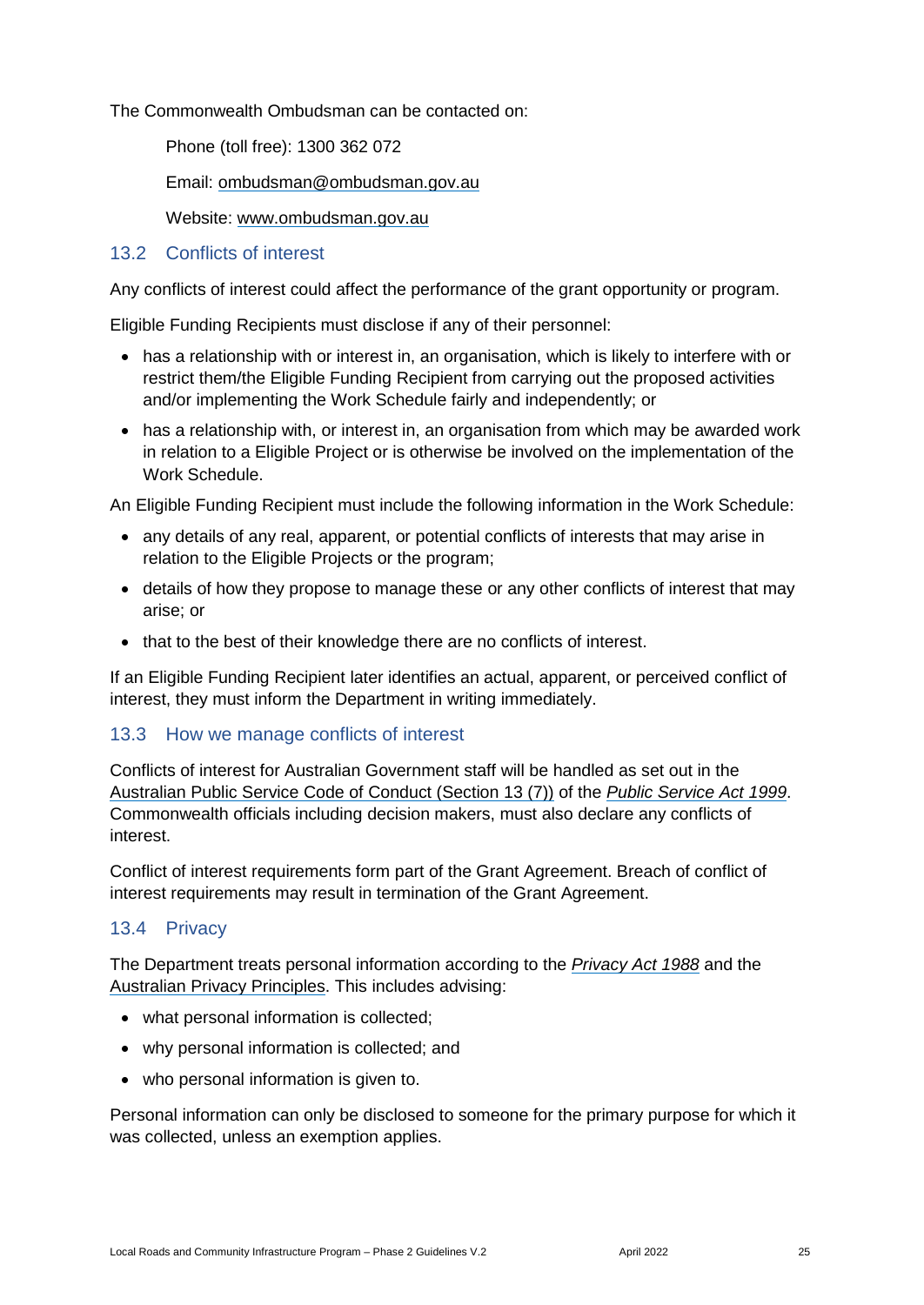The Australian Government may also use and disclose information about Eligible Funding Recipients under this grant opportunity in any other Australian Government business or function. This includes disclosing grant information on GrantConnect as required for reporting purposes and giving information to the Australian Taxation Office for compliance purposes.

The Department may share information it is provided with other Commonwealth entities for purposes including government administration, research or service delivery, according to Australian laws.

Eligible Funding Recipients must declare their ability to comply with the *Privacy Act 1988* and the Australian Privacy Principles and impose the same privacy obligations on officers, employees, agents and subcontractors that Eligible Funding Recipients engage to assist with the activity, in respect of personal information collected, used, stored, or disclosed in connection with the activity. Accordingly, Eligible Funding Recipients must not do anything, which if done by the Department would breach an Australian Privacy Principle as defined in the Act.

### <span id="page-25-0"></span>13.5 Confidential Information

Other than information available in the public domain, Eligible Funding Recipients agree not to disclose to any person, other than to the Department, any confidential information unless in accordance with these Guidelines or the Grant Agreement. The obligation will not be breached where required by law, Parliament, or a stock exchange to disclose the relevant information or where the relevant information is publicly available (other than through breach of a confidentiality or non-disclosure obligation).

The Department may at any time, require Eligible Funding Recipients to arrange for their employees, agents or subcontractors to give a written undertaking relating to nondisclosure of our confidential information in a form the Department considers acceptable.

The Department will keep any information in connection with the grant agreement confidential to the extent that it meets all the three conditions below:

- information is clearly identified as confidential and it has been explained why it should be treated as confidential;
- the information is commercially sensitive; and
- revealing the information would cause unreasonable harm to the Eligible Funding Recipient or someone else.

The Department will not be in breach of any confidentiality agreement if the information is disclosed to:

- the Minister and other Commonwealth employees and contractors to help the Department manage the program effectively;
- employees and contractors of the Department so it can research, assess, monitor and analyse our programs and activities;
- employees and contractors of other Commonwealth agencies for any purposes, including government administration, research or service delivery;
- other Commonwealth, State, Territory or local government agencies in program reports and consultations;
- the Auditor-General, Ombudsman or Privacy Commissioner;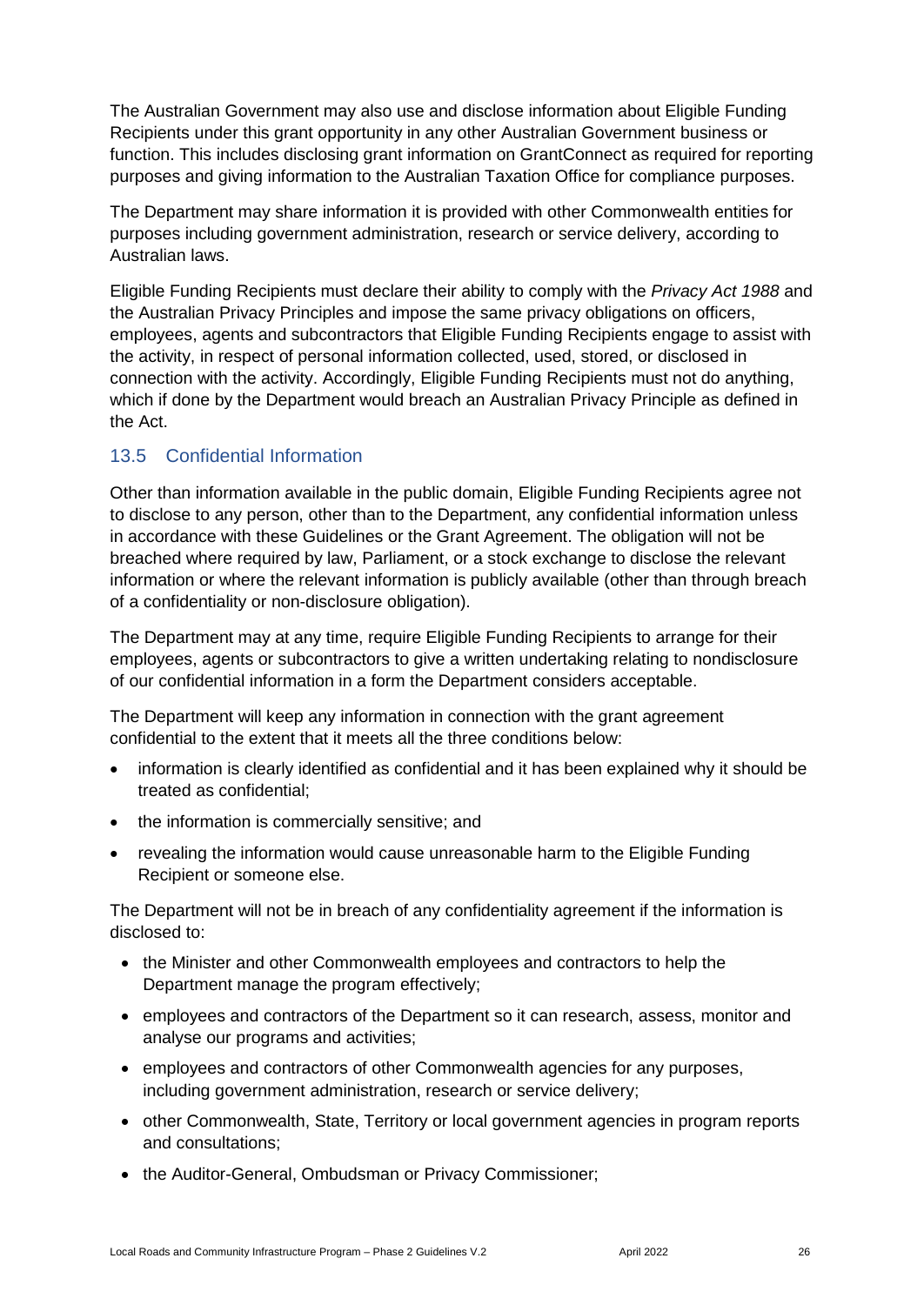- the responsible Minister or Parliamentary Secretary; and
- a House or a Committee of the Australian Parliament.

The grant agreement may also include any specific requirements about special categories of information collected, created or held under the grant agreement.

### <span id="page-26-0"></span>13.6 Freedom of information

All documents in the possession of the Australian Government, including those about this grant opportunity, are subject to the *[Freedom of Information Act 1982](https://www.legislation.gov.au/Series/C2004A02562)* (FOI Act)*.*

The purpose of the FOI Act is to give members of the public rights of access to information held by the Australian Government and its entities. Under the FOI Act, members of the public can seek access to documents held by the Australian Government. This right of access is limited only by the exceptions and exemptions necessary to protect essential public interests and private and business affairs of persons in respect of whom the information relates.

All Freedom of Information requests must be referred to the Freedom of Information Coordinator in writing.

Freedom of Information Coordinator Department of Infrastructure, Transport, Regional Development and Communications GPO Box 594 CANBERRA ACT 2601

Tel: (02) 6274 6495 Fax: (02) 6275 1347 email: [foi@infrastructure.gov.au](mailto:foi@infrastructure.gov.au)

## <span id="page-26-1"></span>14. Consultation

The Australian Government sought assistance from local councils to identify potential projects that could be fast-tracked given the economic impacts being experienced from the COVID-19 pandemic. Projects nominated by councils have informed the scope of the LRCI Program. These Guidelines have also been influenced by engagement with local councils on projects during Phase 1.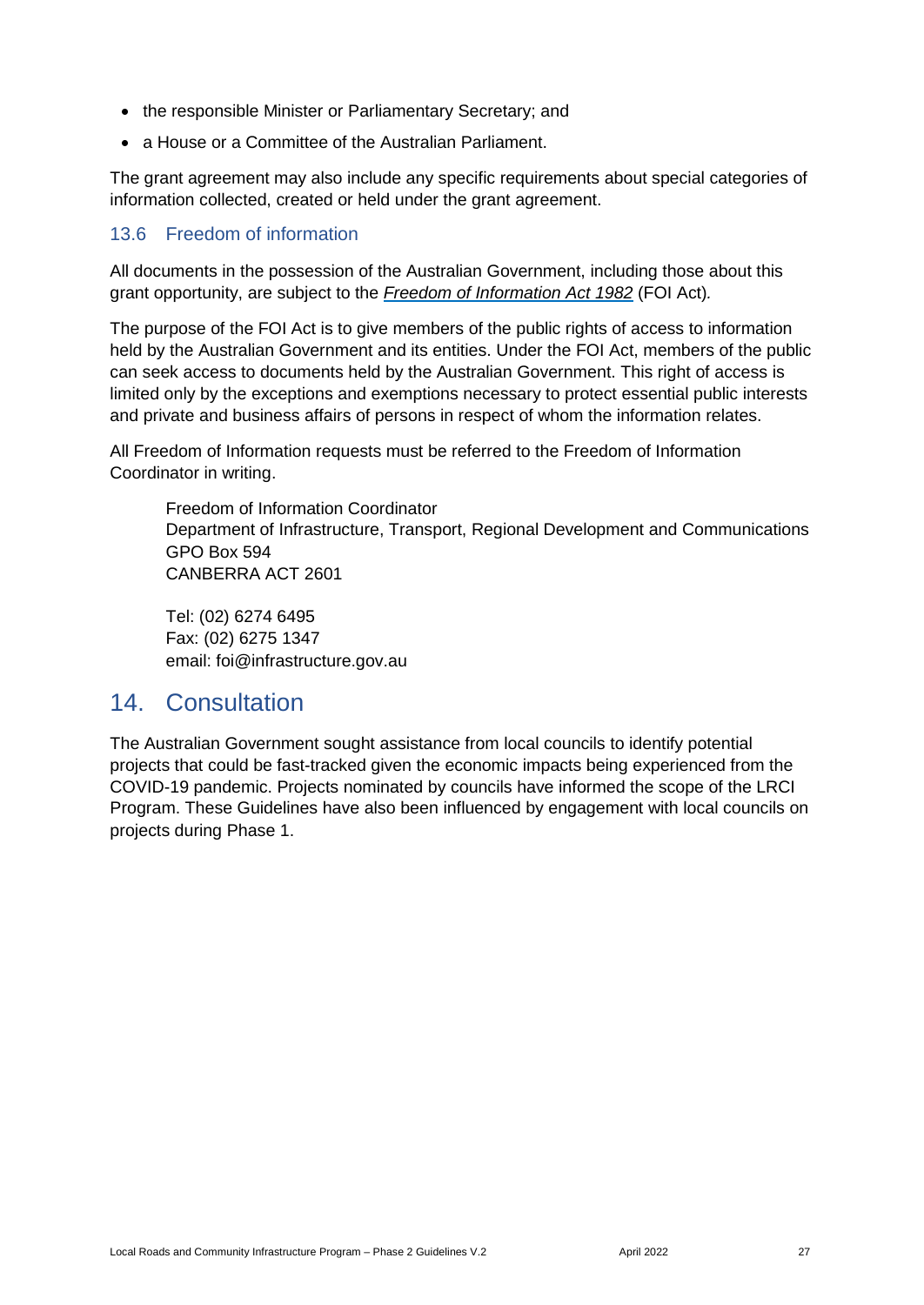# <span id="page-27-0"></span>15. Glossary

| Term                                               | <b>Definition</b>                                                                                                                                                                                                                                                                                                                                                                                                                                                                                           |
|----------------------------------------------------|-------------------------------------------------------------------------------------------------------------------------------------------------------------------------------------------------------------------------------------------------------------------------------------------------------------------------------------------------------------------------------------------------------------------------------------------------------------------------------------------------------------|
| accountable authority                              | see subsection 12(2) of the Public Governance, Performance<br>and Accountability Act 2013 (PGPA Act)                                                                                                                                                                                                                                                                                                                                                                                                        |
| administering entity                               | when an entity that is not responsible for the policy, is<br>responsible for the administration of part or all of the grant<br>administration processes                                                                                                                                                                                                                                                                                                                                                     |
| commencement date                                  | the expected start date for the grant activity                                                                                                                                                                                                                                                                                                                                                                                                                                                              |
| Commonwealth Grants Rules and<br><b>Guidelines</b> | establish the overarching Commonwealth grants policy<br>framework and articulate the expectations for all non-<br>corporate Commonwealth entities in relation to grants<br>administration. Under this overarching framework, non-<br>corporate Commonwealth entities undertake grants<br>administration based on the mandatory requirements and key<br>principles of grants administration                                                                                                                  |
| eligibility criteria                               | refer to the mandatory criteria which must be met to qualify for<br>a grant.                                                                                                                                                                                                                                                                                                                                                                                                                                |
| <b>Eligible Funding Recipient</b>                  | the organisation that is eligible to receive funding under the<br><b>LRCI Program</b>                                                                                                                                                                                                                                                                                                                                                                                                                       |
| Eligible Project                                   | A project that meets the Eligible Project Requirements<br>contained in section 5 of these Guidelines                                                                                                                                                                                                                                                                                                                                                                                                        |
| <b>Eligible Project Requirements</b>               | The Eligible Project Requirements are the requirements<br>contained in section 5 of these Guidelines                                                                                                                                                                                                                                                                                                                                                                                                        |
| grant                                              | for the purposes of the CGRGs, a 'grant' is an arrangement<br>for the provision of financial assistance by the Commonwealth<br>or on behalf of the Commonwealth:<br>a. under which relevant money <sup>2</sup> or other<br>Consolidated Revenue Fund (CRF) money <sup>3</sup> is to<br>be paid to a grantee other than the<br>Commonwealth; and<br>b. which is intended to help address one or more of<br>the Australian Government's policy outcomes<br>while assisting the grantee achieve its objectives |
| <b>Grant Agreement</b>                             | sets out the relationship between the parties to the<br>agreement, and specifies the details of the grant                                                                                                                                                                                                                                                                                                                                                                                                   |

<sup>2</sup> Relevant money is defined in the PGPA Act. See section 8, Dictionary.

<sup>3</sup> Other CRF money is defined in the PGPA Act. See section 105, Rules in relation to other CRF money.